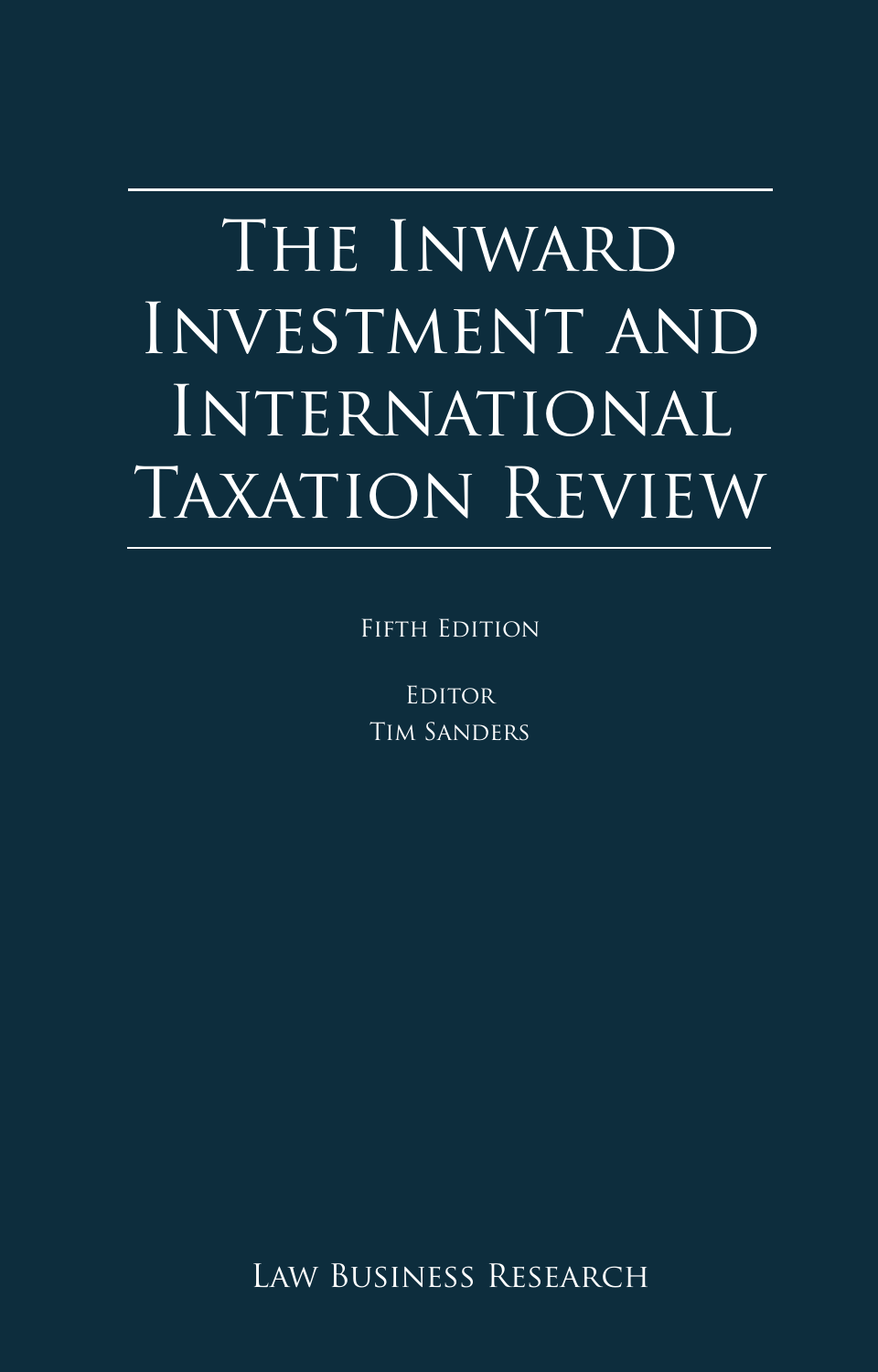# The Inward Investment and International Taxation Review

The Inward Investment and International Taxation Review Reproduced with permission from Law Business Research Ltd.

This article was first published in The Inward Investment and International Taxation Review - Edition 5 (published in January 2015 – editor Tim Sanders).

> For further information please email Nick.Barette@lbresearch.com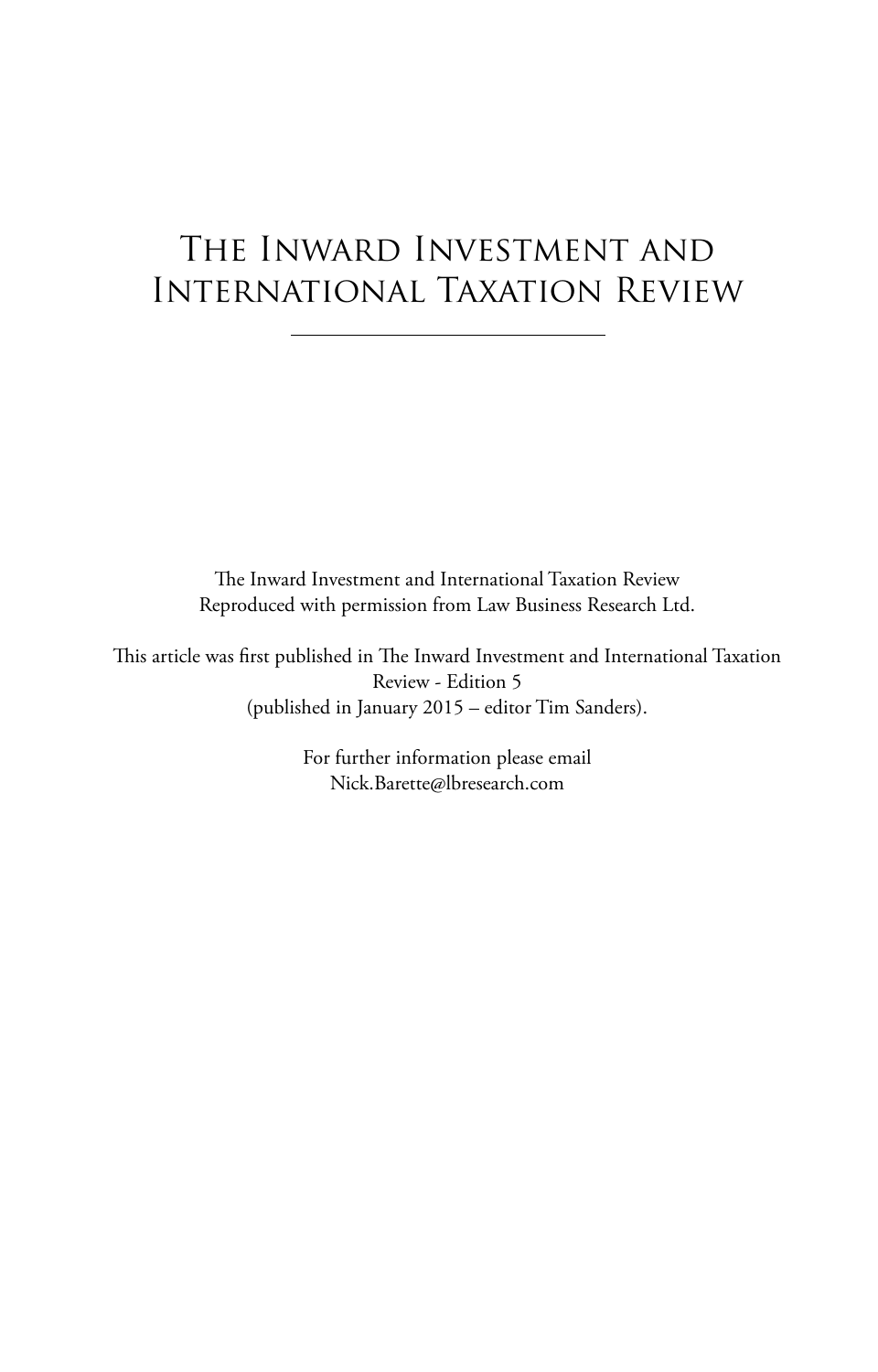# **CONTENTS**

| <b>Editor's Preface</b> | Tim Sanders                                        |
|-------------------------|----------------------------------------------------|
| Chapter 1               | Jennifer Wheater                                   |
| <b>Chapter 2</b>        | Adrian O'Shannessy and Tony Frost                  |
| Chapter 3               | Christian Chéruy and Marc Dhaene                   |
| Chapter 4               | Silvania Tognetti                                  |
| Chapter 5               | KA Siobhan Monaghan                                |
| Chapter 6               | Jon Eichelberger                                   |
| Chapter 7               | Vittoria Di Gioacchino                             |
| Chapter 8               | Jakob Skaadstrup Andersen                          |
| Chapter 9               | Alejandro Ponce Martínez                           |
| Chapter 10              | Sanna Linna-Aro, Kirsi Sävelkoski and Anne Vanhala |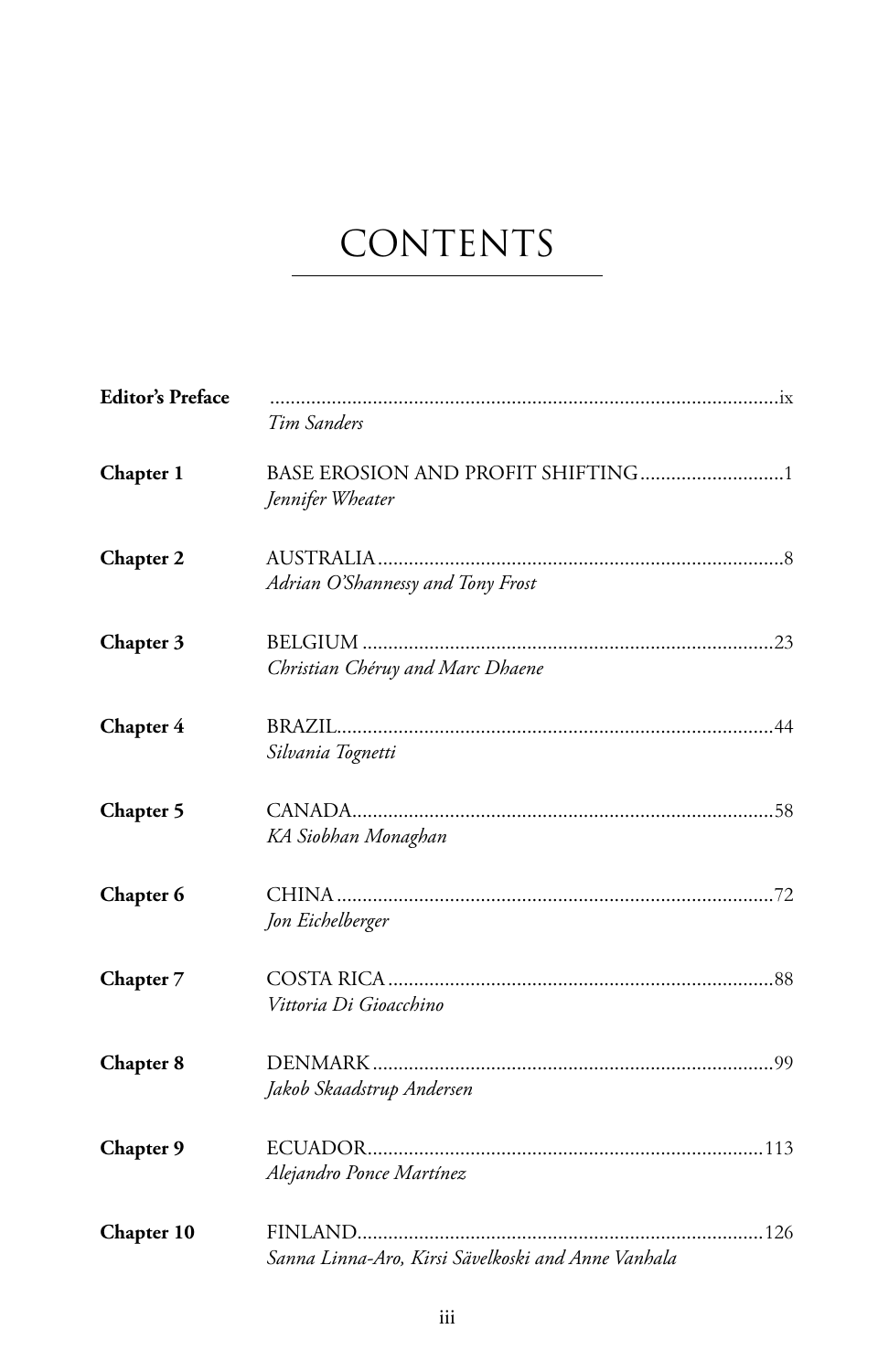| Chapter 11        |                                                             |  |
|-------------------|-------------------------------------------------------------|--|
|                   | Philippe Derouin                                            |  |
| Chapter 12        |                                                             |  |
|                   | Hans R Weggenmann                                           |  |
| Chapter 13        |                                                             |  |
|                   | Aspasia Malliou, Dimitris Gialouris and Ifigeneia Efthimiou |  |
| Chapter 14        |                                                             |  |
|                   | Nandini Pathak and TP Janani                                |  |
| Chapter 15        |                                                             |  |
|                   | Mulyana, Sandi Adila, and Sumanti Disca Ferli               |  |
| Chapter 16        |                                                             |  |
|                   | Peter Maher                                                 |  |
| Chapter 17        |                                                             |  |
|                   | Meir Linzen                                                 |  |
| Chapter 18        |                                                             |  |
|                   | Paolo Giacometti and Giuseppe Andrea Giannantonio           |  |
| Chapter 19        |                                                             |  |
|                   | Michito Kitamura and Tsuyoshi Ito                           |  |
| <b>Chapter 20</b> |                                                             |  |
|                   | Young Uk Park and John Kwak                                 |  |
| Chapter 21        |                                                             |  |
|                   | Souraya Machnouk, Hachem El Housseini, and Ziad Maatouk     |  |
| Chapter 22        |                                                             |  |
|                   | Mantas Juozaitis and Edvinas Lenkauskas                     |  |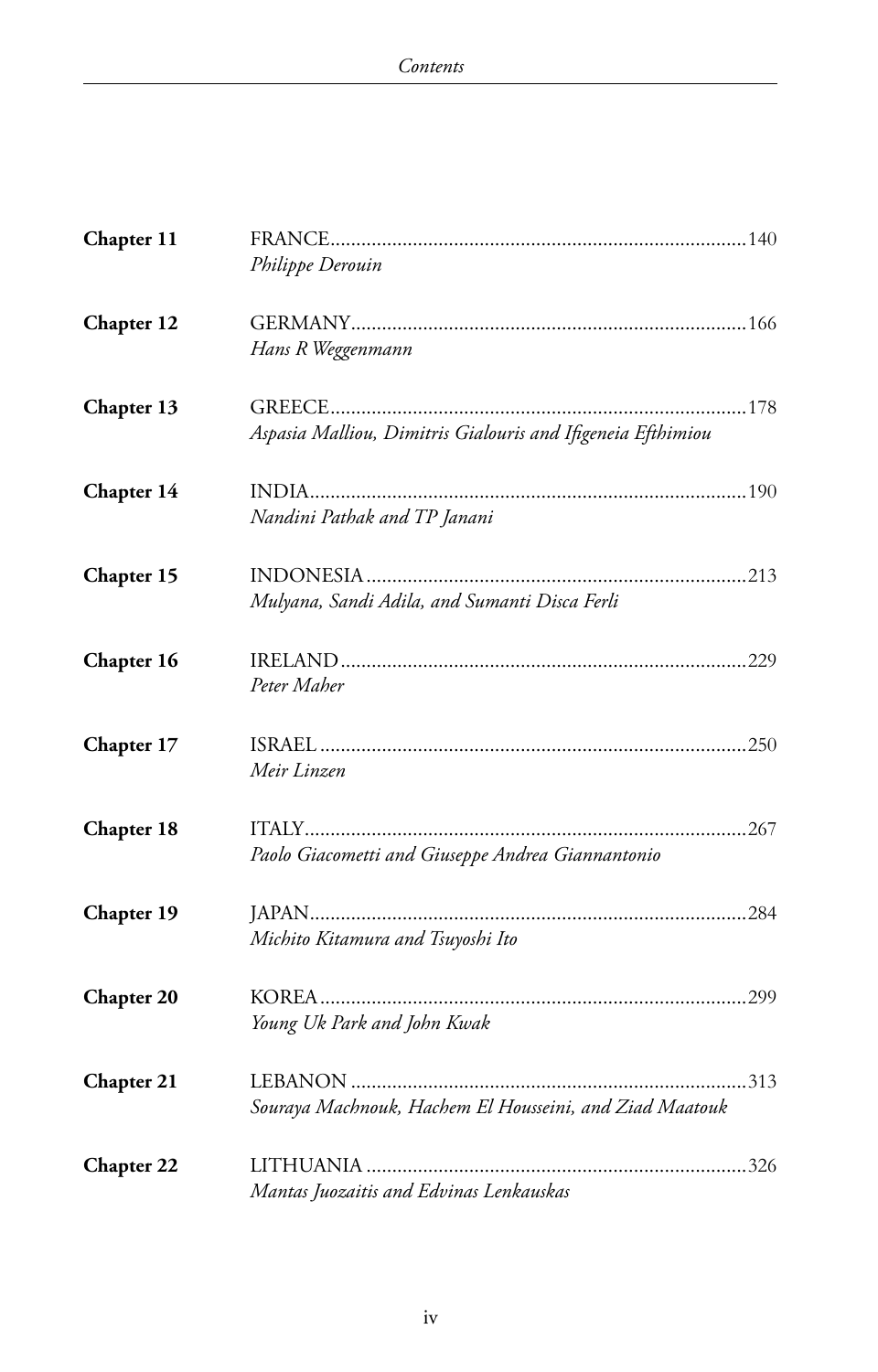| Chapter 23        |                                                   |  |
|-------------------|---------------------------------------------------|--|
|                   | Pieter Stalman and Chiara Bardini                 |  |
| Chapter 24        | David Griscti                                     |  |
| Chapter 25        | Eduardo Barrón and Carl E Koller Lucio            |  |
| Chapter 26        | Marc Klerks, Renée van der Maat and Louis Lutz    |  |
| Chapter 27        | Theophilus I Emuwa and Chinyerugo Ugoji           |  |
| Chapter 28        | Thomas E Alnas and Elisabeth Hansen               |  |
| <b>Chapter 29</b> | César Castro Salinas and Rodrigo Flores Benavides |  |
| Chapter 30        | Ferdinand M Hidalgo                               |  |
| Chapter 31        | Jarosław Bieroński                                |  |
| Chapter 32        | Paula Rosado Pereira and José Pedroso de Melo     |  |
| Chapter 33        | Gabriel Biriş and Ruxandra Jianu                  |  |
| Chapter 34        | Andrey Tereschenko                                |  |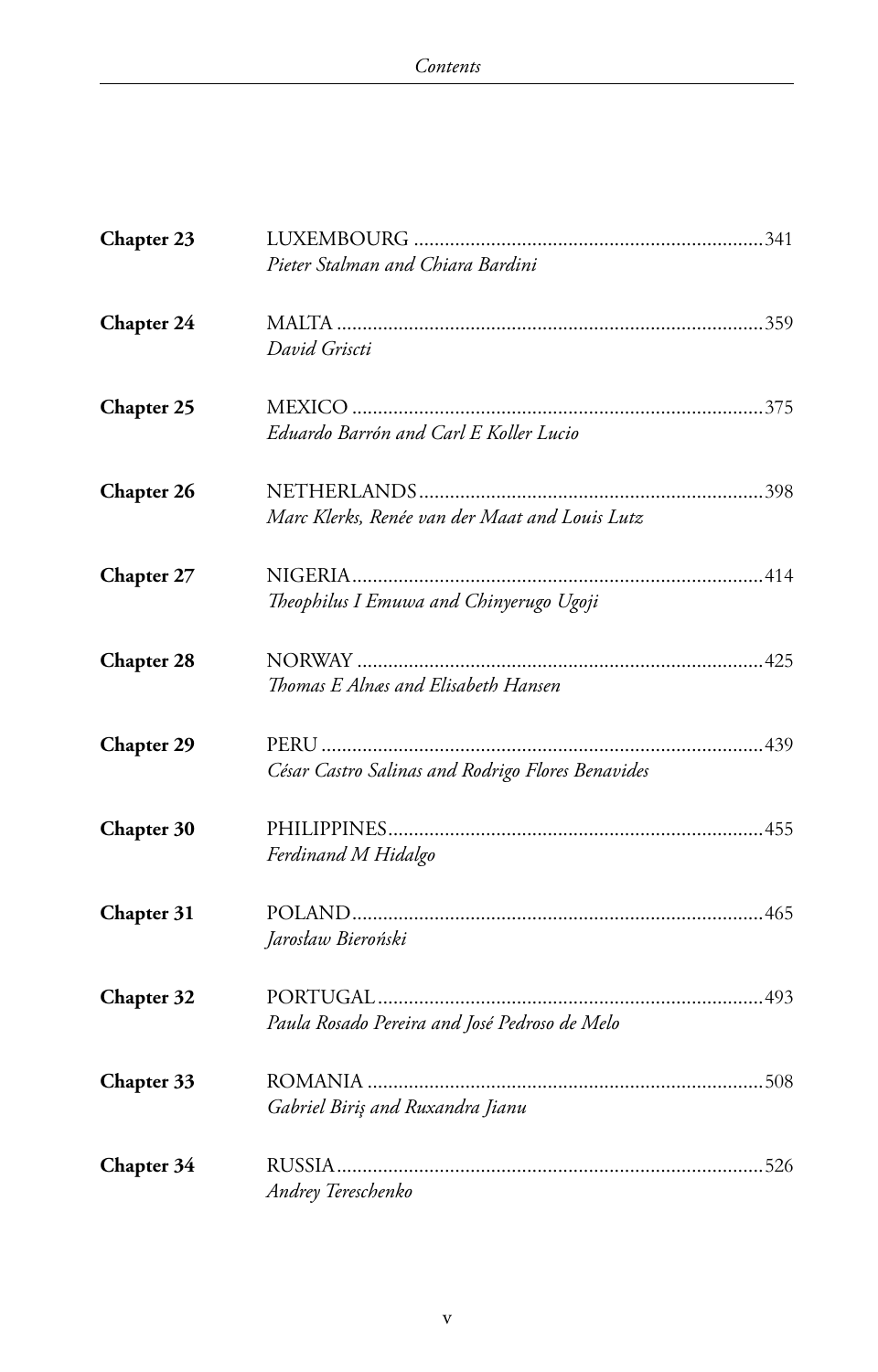| Chapter 35 |                                                    |  |
|------------|----------------------------------------------------|--|
|            | Peter Dachs, Bernard du Plessis and Magda Snyckers |  |
| Chapter 36 |                                                    |  |
|            | Miguel Bastida Peydro and Laura Eguaras Córdoba    |  |
| Chapter 37 |                                                    |  |
|            | Lennart Larsson                                    |  |
| Chapter 38 |                                                    |  |
|            | Michael A Barrot                                   |  |
| Chapter 39 |                                                    |  |
|            | Michael Wong and Dennis Lee                        |  |
| Chapter 40 |                                                    |  |
|            | Nimrod E Mkono and Ofotsu A Tetteh-Kujorjie        |  |
| Chapter 41 |                                                    |  |
|            | Panya Sittisakonsin and Sirirasi Gobpradit         |  |
| Chapter 42 |                                                    |  |
|            | Gregory J Mayew and Silvia A Pretorius             |  |
| Chapter 43 |                                                    |  |
|            | Tim Sanders                                        |  |
| Chapter 44 |                                                    |  |
|            | Hal Hicks, Moshe Spinowitz and Robert C Stevenson  |  |
| Chapter 45 |                                                    |  |
|            | Alberto Benshimol and Humberto Romero-Muci         |  |
| Chapter 46 |                                                    |  |
|            | Fred Burke and Nguyen Thanh Vinh                   |  |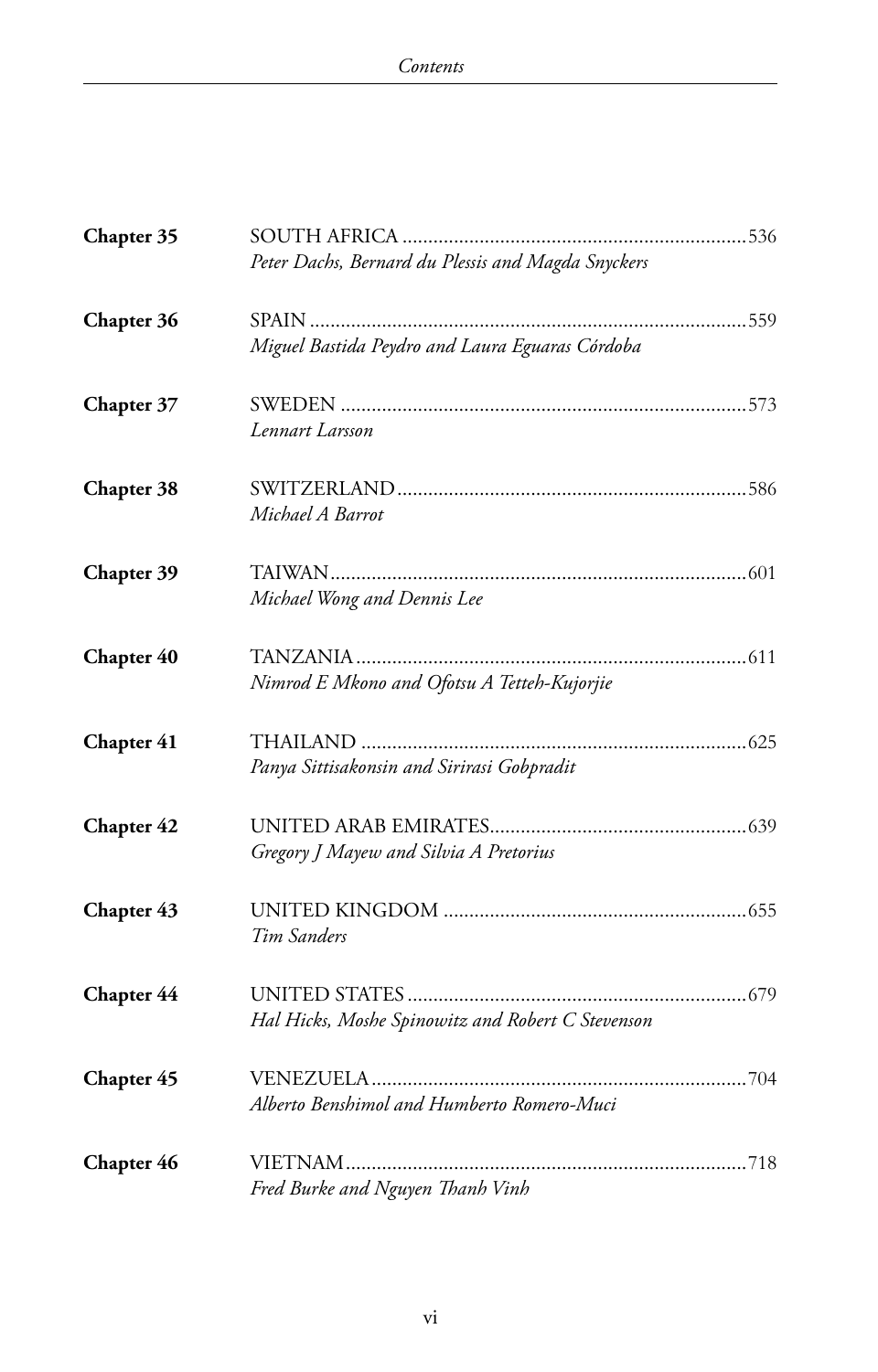| Appendix 1 |                                            |  |
|------------|--------------------------------------------|--|
| Appendix 2 | CONTRIBUTING LAW FIRMS' CONTACT DETAILS759 |  |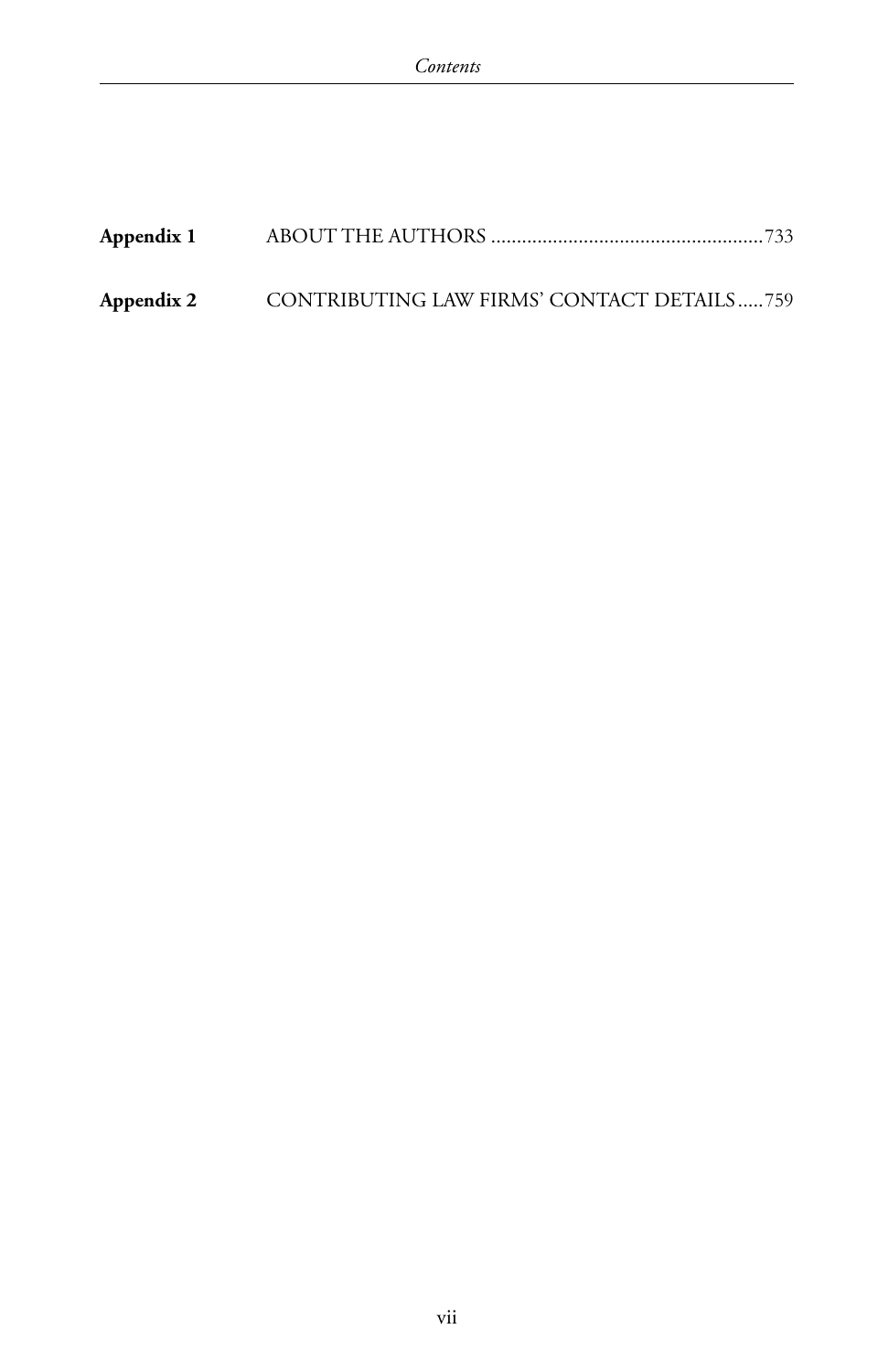# EDITOR'S PREFACE

Cross-border corporate structures and transactions are under ever closer scrutiny. While a global economy requires the free movement of capital, goods and services and legitimate cross-border financing and business acquisitions, governments are increasingly concerned by the potential this activity creates for artificial erosion of their tax base and are taking action to protect it. In response to this trend, the current edition has a chapter dedicated to 'BEPS': the OECD Action Plan on Base Erosion and Profit Sharing.

Recent, tangible examples of governments acting to protect their tax base include Notice 2014-52 issued by the US Treasury on 22 September, in response to US corporates relocating their headquarters to non-US jurisdictions. The Notice describes regulations that the US government intends to issue to curtail tax benefits of US corporate inversions where the transaction closes on or after the issue date of the Notice, with no grandfathering for signed but yet to be completed transactions. The Notice also indicated that the US Treasury is reviewing its tax treaty policy and the extent to which it is appropriate for inverted groups to obtain treaty benefits. A further example is the UK government's plan to publish a consultation document on new measures to prevent multinational companies exploiting differences between countries' tax rules through the use of 'hybrid mismatch' arrangements, the focus of action 2 of the OECD's BEPS action plan on international corporate tax avoidance. In the UK Autumn Statement draft legislation was put forward to introduce a new UK tax called diverted profit tax at 25 per cent on profits deemed to have been diverted from the UK (1) through entities, including UK corporate taxpayers, or by means of transactions that deliver effective tax mismatch outcomes without sufficient underlying economic substance or (2) as a result of planning designed to avoid trading in the UK through a UK permanent establishment. These are not isolated examples.

The concern is that legitimate cross-border commercial activity will become caught up in attempts to curtail what governments regard to be artificial and unacceptable activity. At the extremes the distinction between what is genuine commercial activity and artificial manipulation is clear but there is a middle ground where legitimate commercial transactions and activity also generate tax benefits and how this area will be caught up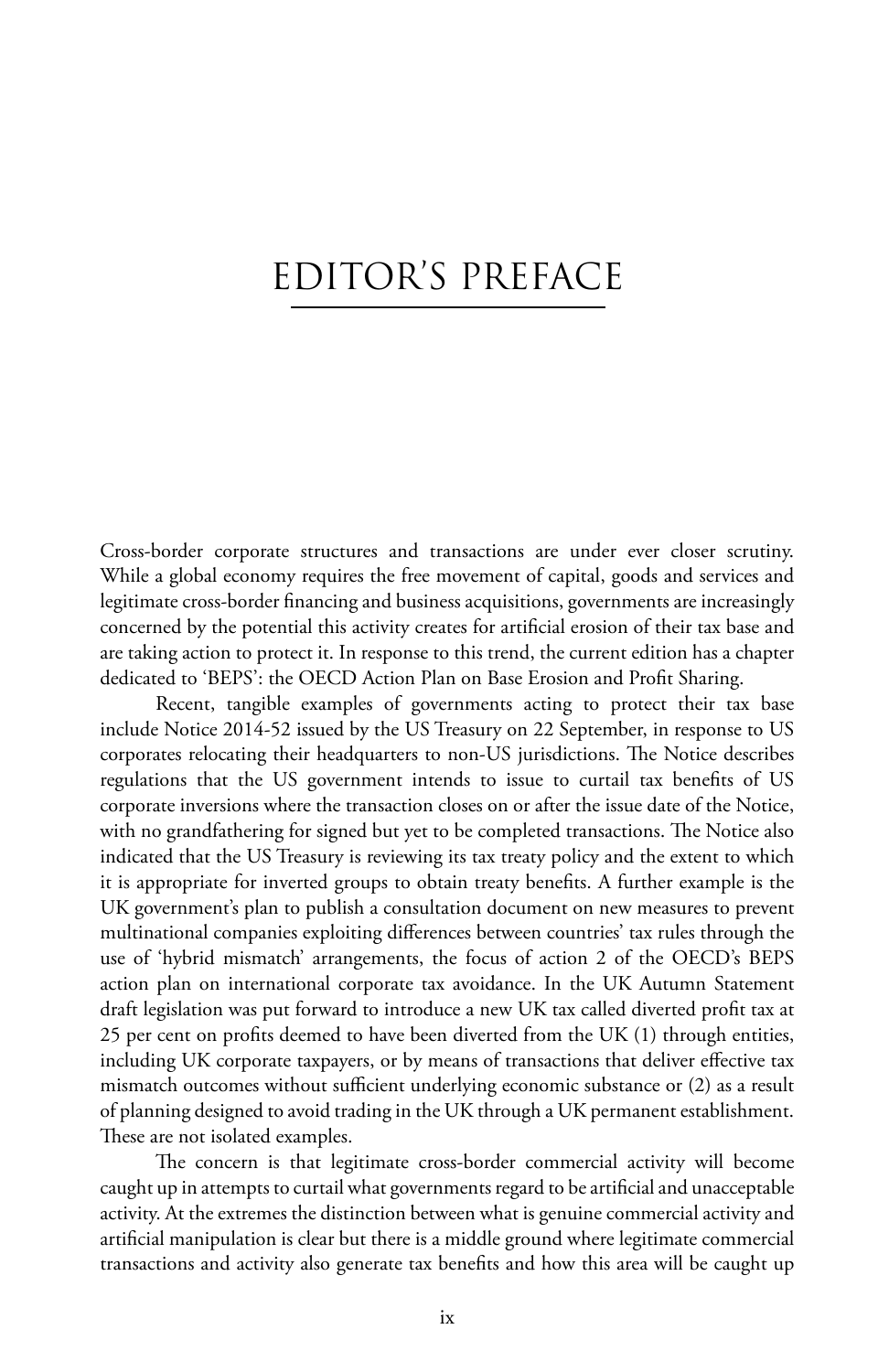in the drive to tackle perceived cross-border abuse is an area to watch. Whatever the obstacles, companies will continue to trade in the global economy, across borders and as governments increasingly target such activity there will be a pressing need for the adviser to consider the potential impact these initiatives could have on their clients' tax affairs.

The aim of this book is to provide a starting point for readers, and to assist businesses and advisers, each chapter providing topical and current insights from leading experts on the tax issues and opportunities in their respective jurisdictions with a chapter on the overarching potential impact of BEPS. While specific tax advice is always essential, it is also necessary to have a broad understanding of the nature of the potential issues and advantages that lie ahead; this book provides a guide to these.

I should like to thank the contributors to this book for their time and efforts, and above all for their expertise. I would also like to thank the publisher and the team for their support and patience. I hope that you find the work useful, and any comments or suggestions for improvement that can be incorporated into any future editions will be gratefully received.

The views expressed in this book are those of the authors and not of their firms, the editor or the publishers. Every endeavour has been made to ensure that what you read is the latest intelligence.

#### **Tim Sanders**

Skadden, Arps, Slate, Meagher & Flom LLP London January 2015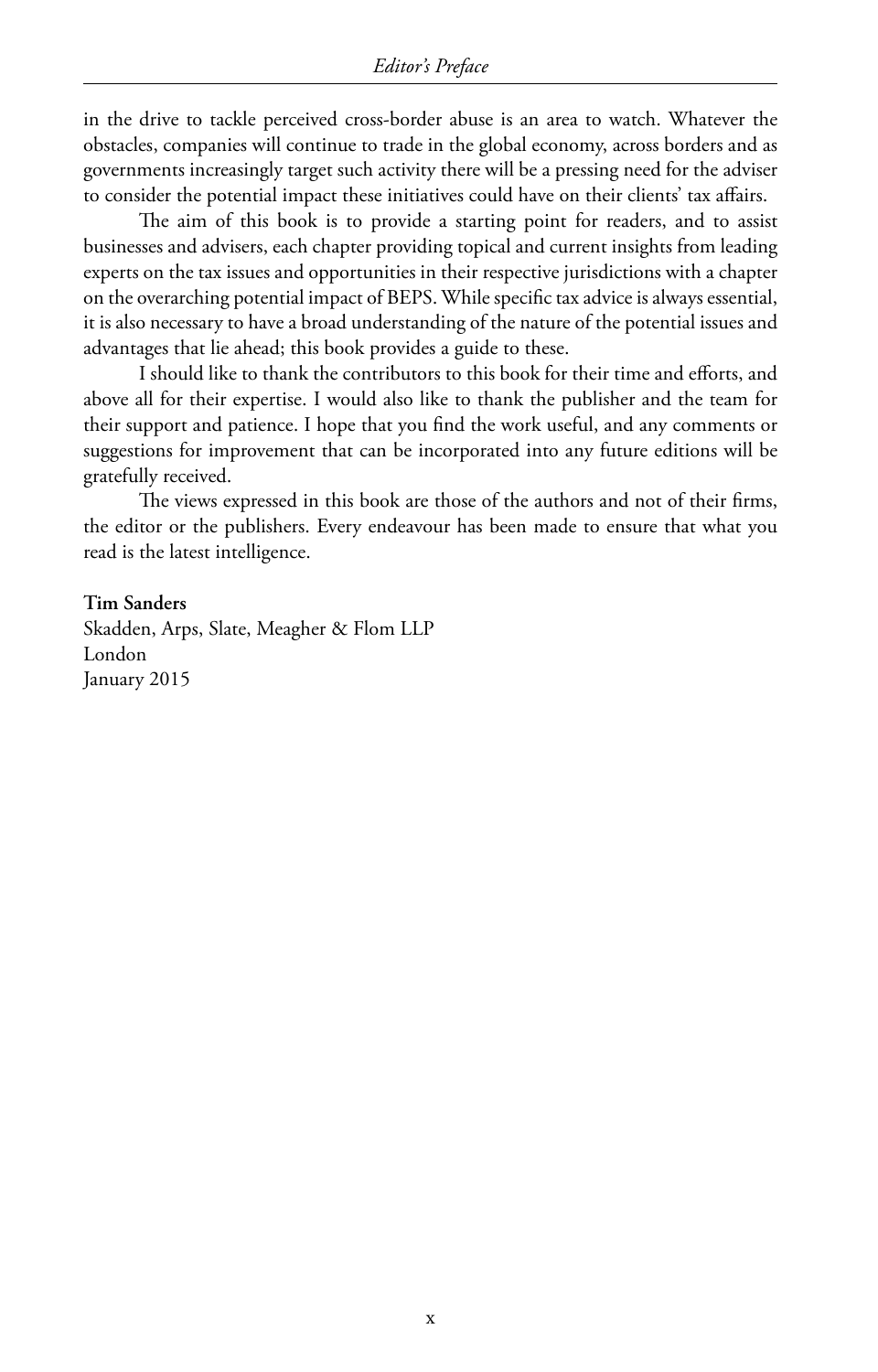#### **Chapter 16**

### IRELAND

*Peter Maher*<sup>1</sup>

#### **I INTRODUCTION**

Ireland has for many years attracted a disproportionately large amount of inward investment. It appears that this trend has not changed, despite the recent economic downturn and the fact that Ireland has been hard-hit by recession. In fact, recent reports suggest that, paradoxically, the economic crisis has enhanced Ireland's attractiveness as an investment location. IBM's 2013 Global Location Trends Report (the most recent version available) states that Ireland 'continued its strong performance and experienced yet another high-level of foreign investment'. The report has again ranked Ireland as the top destination globally for jobs by quality and value of investment, ahead of other leading locations including Denmark, Singapore, Switzerland and the United Kingdom. Significant gains in inbound investment have been achieved in recent years, particularly as a result of the country's strengths in high-value sectors and R&D.

The Irish government and opposition parties have consistently reaffirmed their commitment to maintaining the corporation tax rate of 12.5 per cent (most recently in the 2015 Budget announcement on 14 October 2014), which is a cornerstone of Ireland's inward investment strategy.

#### **II COMMON FORMS OF BUSINESS ORGANISATION AND THEIR TAX TREATMENT**

There are various forms of business organisation to choose from in Ireland, some of which involve the creation of a separate legal person, and others that do not.

<sup>1</sup> Peter Maher is a partner at A&L Goodbody.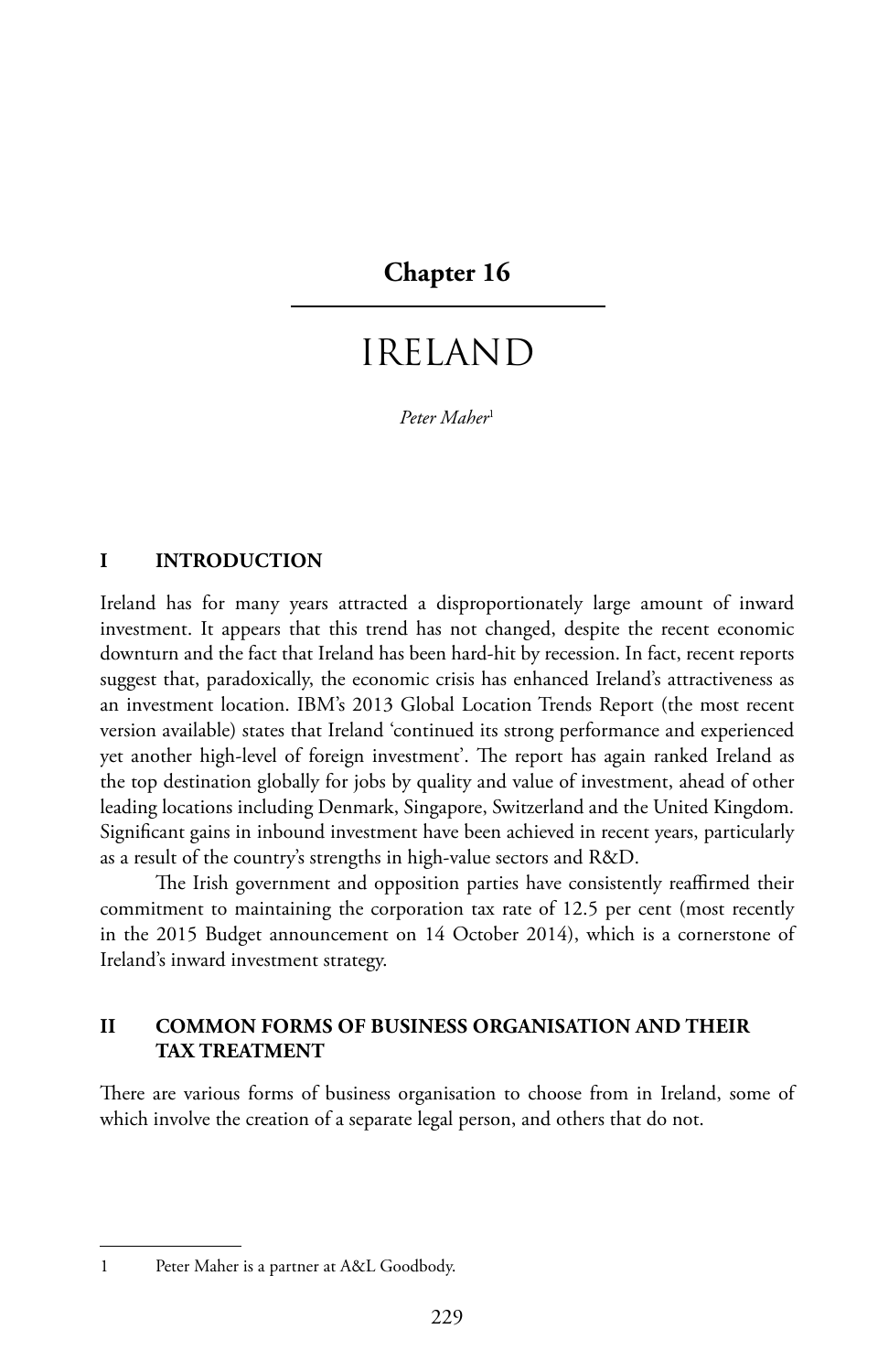Only bodies corporate are subject to Irish corporation tax. This would include all limited or unlimited companies and registered societies. All income of an Irish-resident company or other body corporate, wherever it arises, will normally be liable to Irish corporation tax.

Entities without identities separate from those of their members are not subject to corporation tax, and include sole traders, partnerships and unincorporated associations. In general, income tax is charged on the profits of a person carrying on a trade or profession. There are special tax rules for partnerships under which each partner is taxed separately on his or her share of partnership profits.

#### **i Corporate**

The private limited company is the most common form of Irish company. Its principal attraction is that shareholders' liability for the company's debts is limited to the amount they agreed to pay for their shares. Public limited companies are generally used where there is a larger dispersed ownership of the company or where shares will be traded on a stock exchange. There are more onerous disclosure requirements (particularly in relation to financial disclosures) on public companies than on private companies, and they are subject to a minimum capitalisation requirement.

In an unlimited company the liability of the members for the company's debts is not restricted. These types of company are not particularly common, but have the advantage over limited companies of fewer disclosure requirements and greater flexibility in terms of returning share capital.

It should be noted, however, that the information referred to in this chapter refers to the Irish companies legislation currently in place. New companies legislation provided for in the Companies Bill 2012 was published in December 2012 and is expected to be fully approved and signed into law by the end of 2014. Indications suggest the Companies Act 2014 will be commenced in mid-2015. The new legislation will substantially change the existing companies legislation.

#### **ii Non-corporate**

Non-corporate forms of business organisation are often used in Ireland either by sole traders or by groups of individuals who do not wish to, or are prohibited from, forming a body corporate. Partnerships are used by persons carrying on a business together with a view to profit, and are not registered or incorporated entities. Limited partnerships, where some of the members have limited liability for the debts of the partnership, can be created, but these do not constitute a legal entity separate to their members.

#### **III DIRECT TAXATION OF BUSINESSES**

The Irish tax system is based on the classical model, meaning that tax is generally payable at each level of the chain, without credit being given at a higher level in that chain for tax suffered lower down. Therefore, when profits are distributed by an Irish-resident company, Irish-resident shareholders are not given credit for underlying corporation tax already suffered by the company.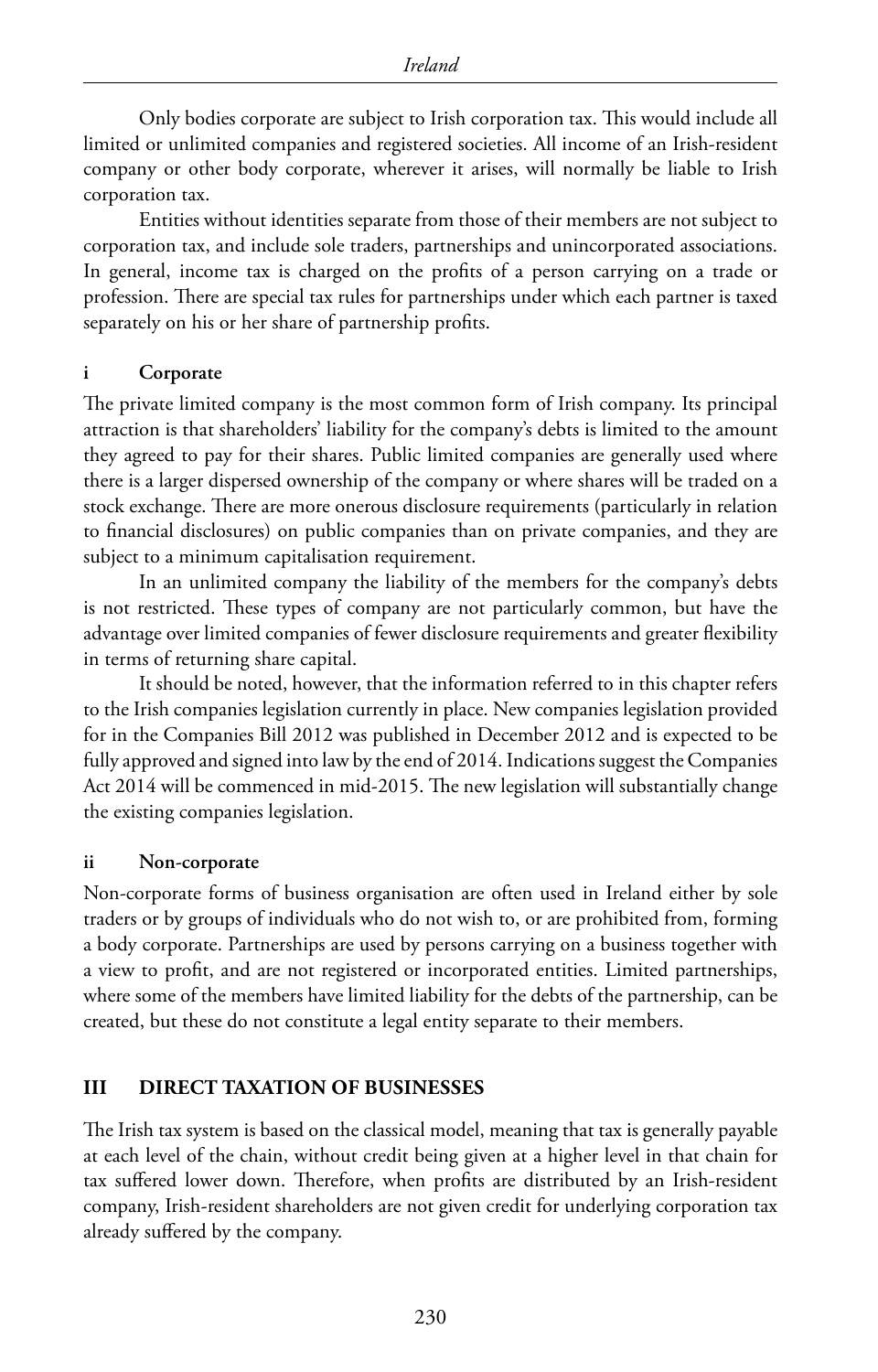The tax system is a schedular system, in that income from different sources is allocated to different 'schedules' and 'cases' and may be taxed in different ways. Corporation tax rates, and the deductions available against income sources, vary depending on the source of the income.

#### **i Tax on profits**

#### *Determination of taxable profit*

A company's income is generally computed in accordance with income tax principles. The aggregate net income as calculated under each of the schedules and cases gives the company's taxable income, and when this in turn is aggregated with taxable capital gains, the company's total profits are arrived at.

The profits of a trade carried on by a company are computed in accordance with generally accepted accounting practice, but subject to any adjustment required or authorised by law in computing such profits or gains for those purposes. Consequently, any deductions that are given in the accounts but are statutorily disallowed for Irish tax purposes need to be added back. As a general rule, no tax deduction is allowed against trading income for capital expenditure or for revenue payments that are not incurred wholly and exclusively for the purposes of the trade. By way of example, client entertainment expenditure is not allowed for tax purposes and motoring revenue expenses are generally restricted. In addition, accounting depreciation is disallowed for tax purposes, but instead a deduction may be granted for allowances as provided for by Irish tax legislation – known as 'capital allowances' – in respect of capital expenditure incurred on various types of assets (e.g., plant and machinery, industrial buildings and intellectual property rights) for the purpose of the trade.

The general capital allowance regime for plant and machinery grants a capital allowance on a straight-line basis over eight years (12.5 per cent per annum) for the capital expenditure incurred on the asset. Generally, the rate of capital allowances for industrial buildings is 4 per cent per annum. In the case of capital expenditure on intellectual property rights, the allowances are generally granted in accordance with the amortisation of those assets in the accounts or, at the company's election, over a period of 15 years (see also Section V.ii, *infra*). Disposals of the assets for amounts greater than or less than the tax written down value may result in balancing charges or balancing allowances for the company.

#### *Capital and income*

A fundamental feature of the Irish tax system is the separate treatment for Irish tax purposes of income and capital. Income is subject to income tax (or, in the case of companies within the charge to corporation tax, to corporation tax computed by reference to income tax principles), whereas capital receipts generally are subject to capital gains tax (CGT) (or, in the case of companies with a charge to corporation tax, to corporation tax by reference to CGT rules) and generally computed by reference to separate rules for capital gains. The rates of tax applicable to income and gains differ. Companies are taxed on income at a rate of either 12.5 per cent or 25 per cent, whereas capital gains are generally taxed at 33 per cent.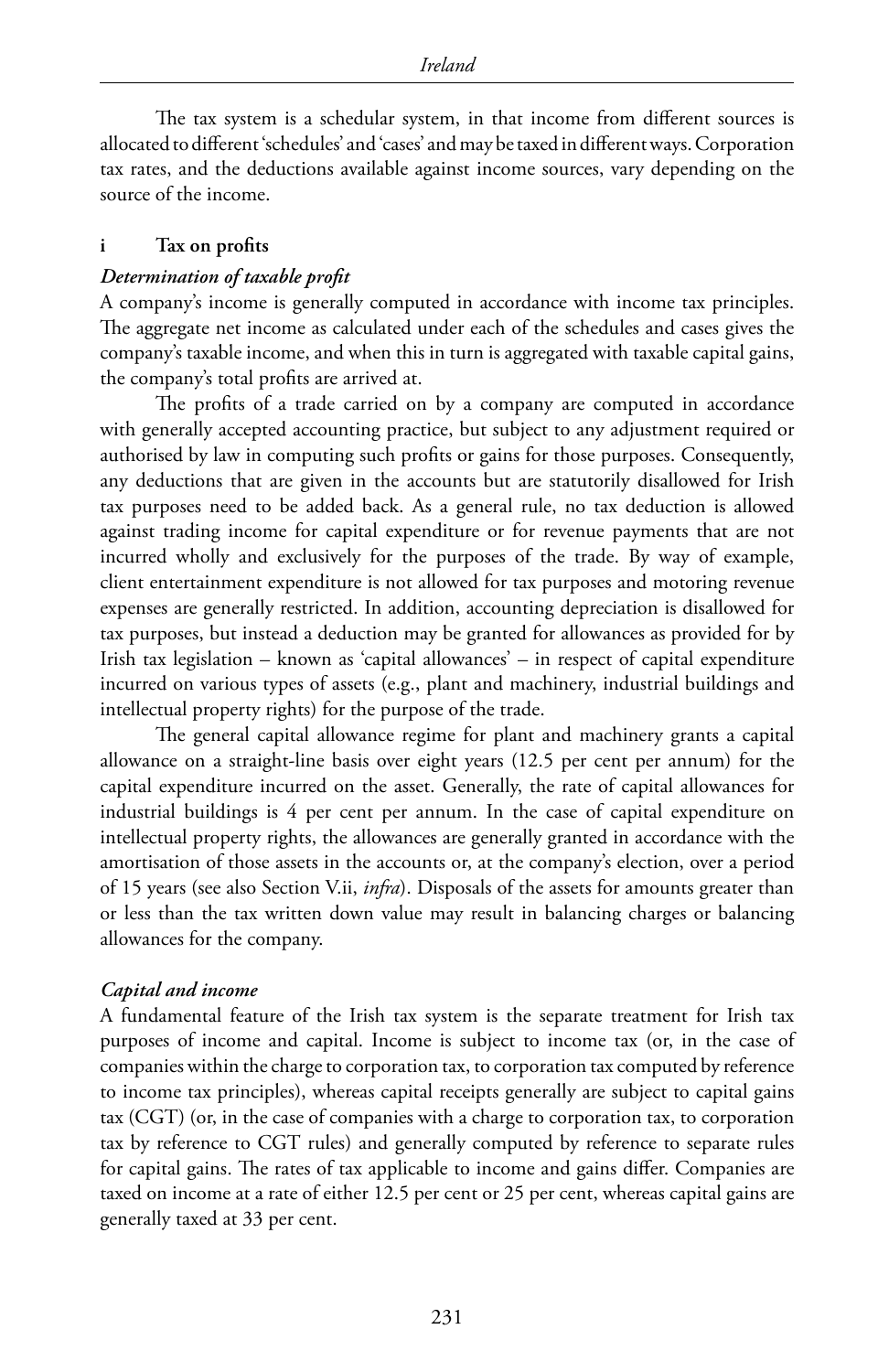#### *Losses*

When, after the deduction of trading expenses, a company incurs a current-year trading loss, it can normally use that loss to shelter other trading income in the current year and also trading income (from the same trade) in a preceding accounting period of corresponding length. When the company has excess trading losses, these losses can be used on a value basis to shelter other income of the same accounting period or preceding accounting period of corresponding length, reflecting that different corporation tax rates apply to trading and non-trading income. Unused losses can then be carried forward by the company for offsetting against income from the same trade in future accounting periods.

An anti-avoidance provision operates to deny the carry-forward of unused trading losses (and certain capital allowances) where, within a period of three years, there is both a change in ownership of the company, and a major change in the nature and conduct of the trade carried on by the company. The provision also denies the carry-forward where the activities in a trade have become small and negligible and there is a change in ownership of the company before any considerable revival of the trade.

In general, non-trading revenue losses can only be used for offset against nontrading income taxed in the same manner. For example, Irish rental losses can only be offset against Irish rental income in the same accounting period, or an earlier accounting period of corresponding length or subsequent accounting periods. Excess capital losses can shelter future capital gains, except gains on disposal of Irish development land.

Certain investment companies are allowed to claim expenses of management against their profits. If there is an excess of management expenses, such excess can be carried forward to future accounting periods.

#### *Rates*

The rate of tax applicable to most trading profits (other than profits derived from trading activities involving mining, petroleum activities and dealing in land) is 12.5 per cent. For profits generated from these excluded trades and all other non-trading income, the applicable rate is 25 per cent. The rate for capital gains has traditionally been different to these rates, and the current rate stands at 33 per cent.

#### *Administration*

The Revenue Commissioners are the sole taxation authority in Ireland.

A system of self-assessment applies for the payment of corporation tax, and a system of mandatory electronic payment and filing of returns (e-filing) is now largely in place. Companies are required to make a payment of preliminary tax that must, in general, be a minimum of 90 per cent of the corporation tax for that period. The dates and amounts for payment of preliminary tax differ depending on whether the company is a small or large company. For a small company, the payment of preliminary tax is due in the 11th month of the company's accounting period. For a large company, one with a tax liability of more than €200,000 in the previous accounting period, payment of preliminary tax is made in two instalments, in the sixth and 11th months of the accounting period.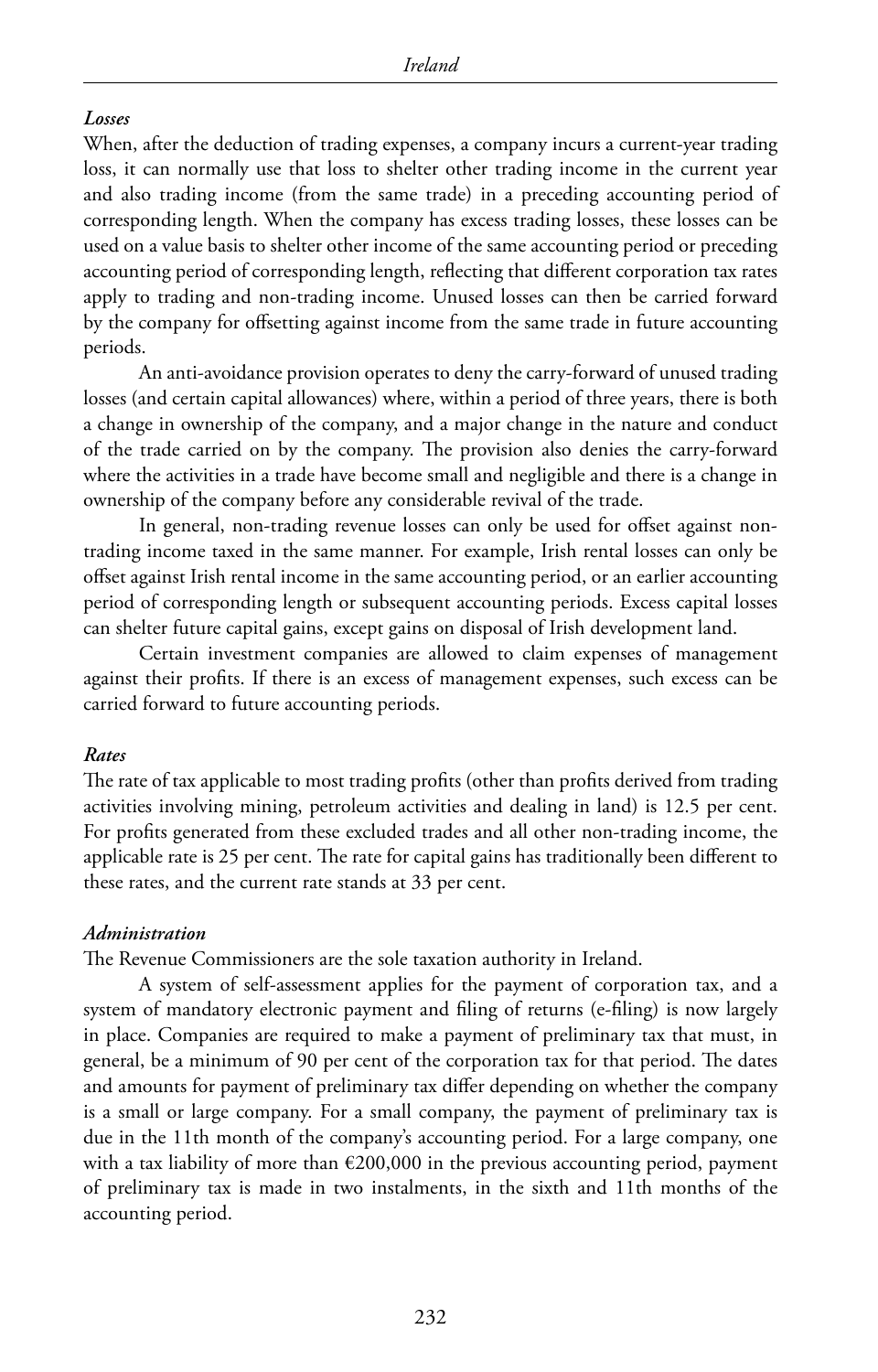A corporation tax return must be filed with the Revenue Commissioners before the nine months after the end of the accounting period (but no later than the 23rd day of that month), together with the balance of tax due.

Where a doubt exists about the tax treatment of a specific item, a company may take a view on the issue and express doubt on its tax return filing. A formal genuine expression of doubt protects a taxpayer from interest (provided any additional tax arising is paid when due) and penalties, should the Revenue Commissioners take a different position to the company on the tax treatment.

An audit may be conducted by the Revenue Commissioners if, upon a review of a company's tax returns, queries are raised that are not answered satisfactorily. A Revenue audit may also be conducted on a random basis, and in some cases randomly within a particular business or profession.

#### *Tax grouping*

Ireland does not permit the filing of consolidated tax returns. Affiliated companies may, however, be able to avail of corporate tax 'group relief' provisions. Where a direct or indirect 75 per cent relationship exists, and all the companies are resident in an EU Member State or an EEA country with which Ireland has a double taxation agreement (DTA), each of the companies will be deemed a member of the group.

Group relief can be claimed on a current year basis in respect of trading losses, excess management expenses and excess charges on income within a group. Irish legislation now provides that an Irish resident parent company may offset against its profits any losses of a foreign subsidiary resident for tax purposes in an EU Member State or an EEA country with which Ireland has a DTA. This is provided that the losses cannot be used in the country in which the subsidiary is tax resident.

Capital losses cannot be surrendered within a group. Capital assets can, however, be transferred between members of a CGT group on a tax-neutral basis. Any gain referable to the group's ownership will be precipitated when the asset is disposed of outside the group, or when a company that acquired the asset intra-group ceases to be a member of the group within 10 years of the acquisition.

A group for CGT purposes is a principal company and all its effective 75 per cent subsidiaries. For the purposes of identifying the relevant indirect ownership interest in a company, holdings by any EU Member State company, EEA resident company, company resident in a tax treaty partner country, or certain companies that are substantially and regularly traded on a recognised stock exchange, may be taken into consideration.

#### **ii Other relevant taxes**

VAT is payable on goods and services supplied in Ireland by taxable persons in the course of business. VAT is also payable on goods imported into Ireland from outside the EU. The rates of VAT currently range from zero per cent to 23 per cent. An Irish established taxable person is required to register for VAT purposes when its annual turnover exceeds €37,500 if its business supplies services and where its annual turnover exceeds €75,000 if the business is supplying goods. A non-Irish established taxable person supplying taxable goods or services in Ireland is obliged to register and account for VAT irrespective of the level of turnover.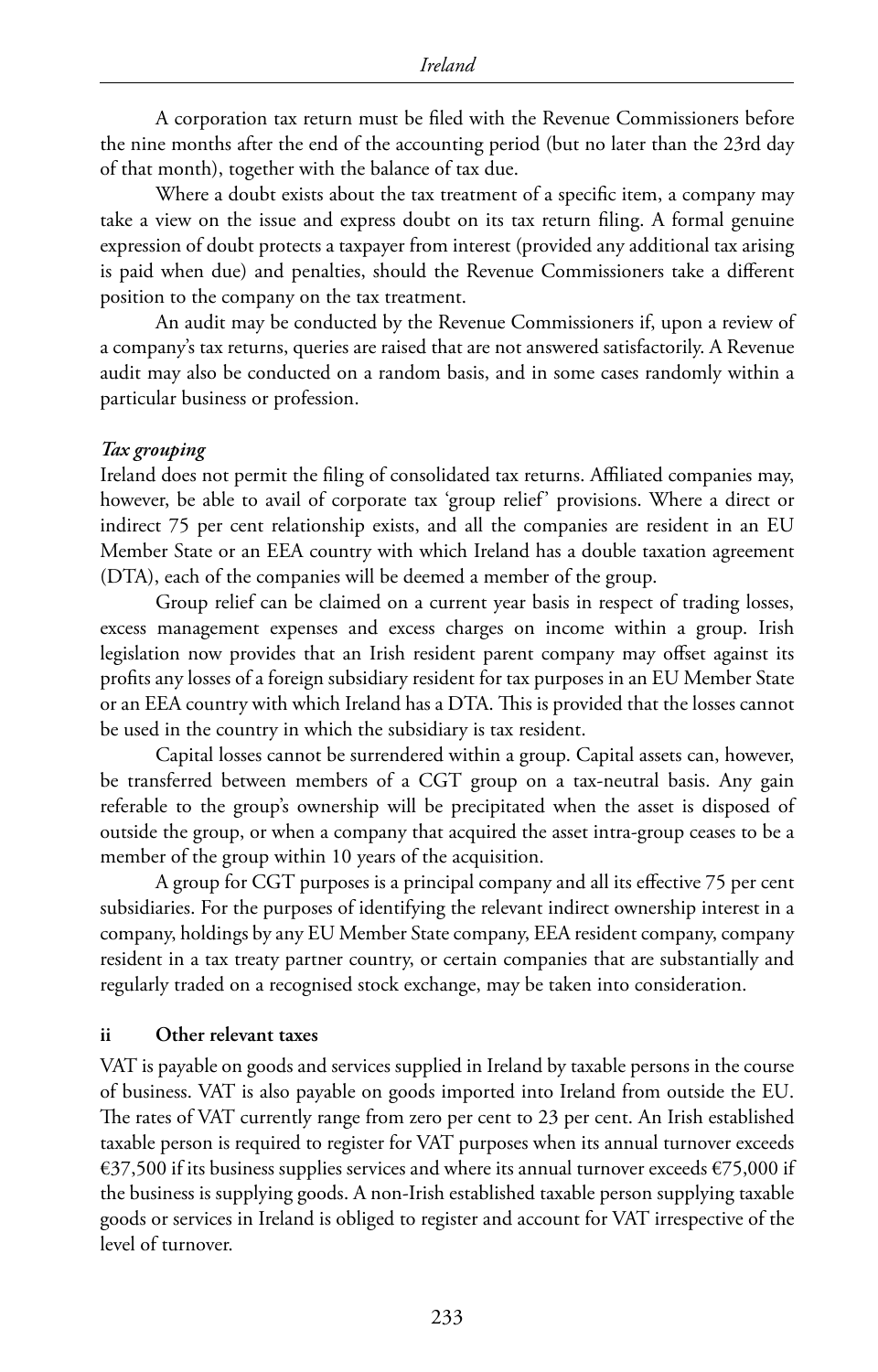Stamp duty applies to documents that implement certain transactions and is payable within 30 days of execution. Transfers of Irish stocks and marketable securities are chargeable to stamp duty at 1 per cent. Transfers of other non-residential property are chargeable at a flat rate of 2 per cent. Exemptions exist in the case of intellectual property and certain financial transactions, and various types of relief apply in the case of company reconstructions and intra-group asset transfers. The Finance (No. 2) Act 2013 provides for exemption from stamp duty in respect of the transfer of stocks and marketable securities of companies listed on the Enterprise Securities Market of the Irish Stock Exchange, but this exemption is subject to a ministerial commencement order.

Employers have an obligation to register with the Revenue Commissioners and follow the procedures for the deduction at source of employee's income tax, known as pay as you earn (PAYE), and social insurance contributions, known as pay-related social insurance (PRSI) and the universal social charge (USC). Employers have primary responsibility for the collection of the tax, and must ensure PAYE, USC and PRSI are operated on any additional taxable benefits, such as benefits in kind, provided to employees. In addition to the PRSI deduction from an employee's income, the employer must make a PRSI contribution for each employee, generally at the rate of 10.75 per cent of the gross salary of the employee.

#### **IV TAX RESIDENCE AND FISCAL DOMICILE**

#### **i Corporate residence**

The general rule is that a company is tax resident in Ireland if it is centrally managed and controlled in Ireland or if, subject to two exceptions, it is incorporated in Ireland. An Irish incorporated company is not regarded as resident in Ireland if, under the terms of a tax treaty between Ireland and another country, the company is to be regarded as resident in the treaty country. The other exception to the 'place of incorporation' test was introduced primarily to accommodate multinationals doing business in Ireland. Under this exception, if a company is (1) under the ultimate control of a person or persons resident in an EU Member State or tax treaty country or itself is, or is related to, a company whose shares are traded on a recognised stock exchange in an EU Member State or tax treaty country, and (2) carries on a trade in Ireland, or is related to a company that carries on a trade in Ireland, then the Irish incorporated company will not be regarded as tax resident in Ireland unless the place of central management and control of the company is in Ireland.

The Finance (No. 2) Act 2013 introduced provisions to deal with 'stateless' companies where an Irish-incorporated company is managed and controlled in another EU Member State or jurisdiction with which Ireland has a DTA and is not regarded as tax resident in any territory. In such a case, the company is regarded as resident in Ireland for tax purposes. The provision does not, however, affect structures that involve Irish-incorporated companies that are in fact managed and controlled in a non-EU or non-DTA jurisdiction (e.g., Bermuda).

A non-Irish incorporated company can become resident in Ireland if its 'central management and control' is exercised in Ireland. Generally speaking, this case law concept is taken to denote control at the highest strategic level of a company's business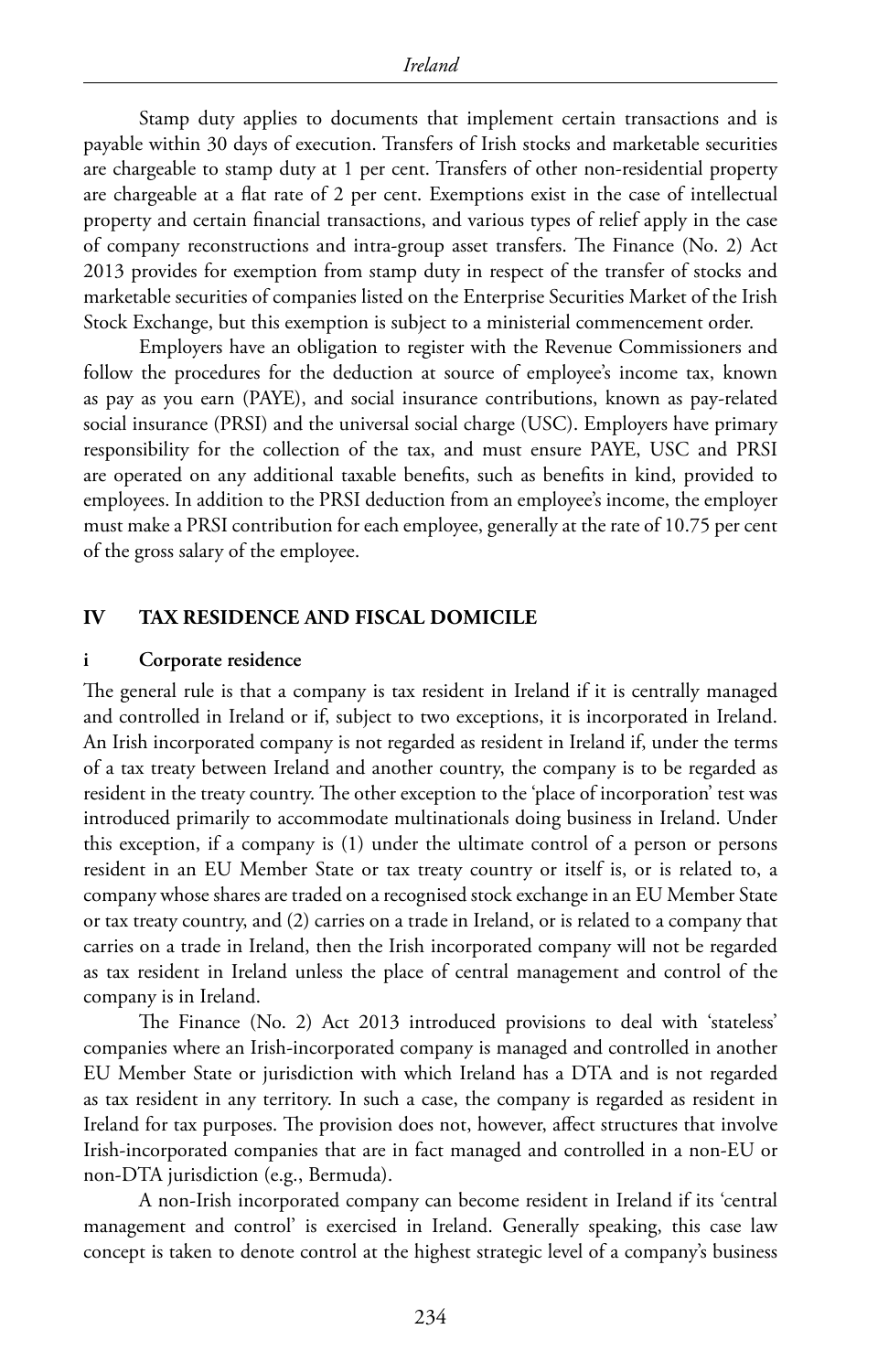rather than at the level of day-to-day activities. Many factors need to be looked at when considering where a company is to be regarded as having its place of central management and control; for example, the place where company board meetings are held and the place where the directors of the relevant company are themselves resident.

The Finance Bill 2014 (published on 23 October 2014 and due to be enacted before year end) in a move to abolish the 'double Irish' structure proposes a change to Ireland's corporate tax residence rules. Under the proposed changes all Irish-incorporated companies will be regarded as Irish tax resident unless treated as tax resident elsewhere under a tax treaty with Ireland. The new rules are to have effect after 31 December 2014 for companies incorporated on or after 1 January 2015 and after 31 December 2020 for companies incorporated before 1 January 2015.

#### **ii Branch or permanent establishment**

A company not resident in Ireland is subject to corporation tax if it carries on a trade in Ireland through a branch or agency, and it will be chargeable on all profits arising therefrom. However, an exemption exists in the case of an authorised investment manager who acts as an agent on behalf of a non-resident in carrying on a financial trade, and is independent of the non-resident. This exception was recently extended so that appointing an Irish management company to manage a non-Irish UCITS fund should not as a result bring the non-Irish UCITS into the Irish tax net. The Finance Bill 2014 proposes to extend the exemption further to an Irish management company appointed to manage a non-Irish Alternative Investment Fund.

The concept of branch or agency is not defined in Irish statutory tax law; although similar to the OECD Model Treaty concept of the permanent establishment, it is likely wider in its scope. For example, the emphasis on a fixed presence, and on a degree of permanence, is probably not necessary in order for a branch or agency to exist for the purposes of Irish law. Liability to Irish tax will normally turn on whether or not the operation of the non-resident company constitutes trading in Ireland. The major consideration in this determination is whether there is power to conclude contracts and whether contracts are in fact concluded in Ireland.

In cases where the company is resident in a country with which Ireland has a tax treaty, liability to Irish corporation tax will depend on whether or not the company carries on a trade in Ireland through a permanent establishment. The treaty may displace an Irish corporation tax charge that would apply in the absence of the treaty.

There are many views as to how profits should be allocated to a permanent establishment, but given the wording of the business profits article in the majority of Ireland's tax treaties, an approach that treats the permanent establishment as being a fictitious separate legal entity to which income and expenses are allocated as if it were an independent company is likely to be acceptable to the Irish Revenue Commissioners. There is no statutory basis for the calculation of profits to be allocated to a branch but an approach that treats the Irish branch as a fictitious separate legal entity, similar to the approach taken for a permanent establishment, may be considered to be a reasonable one.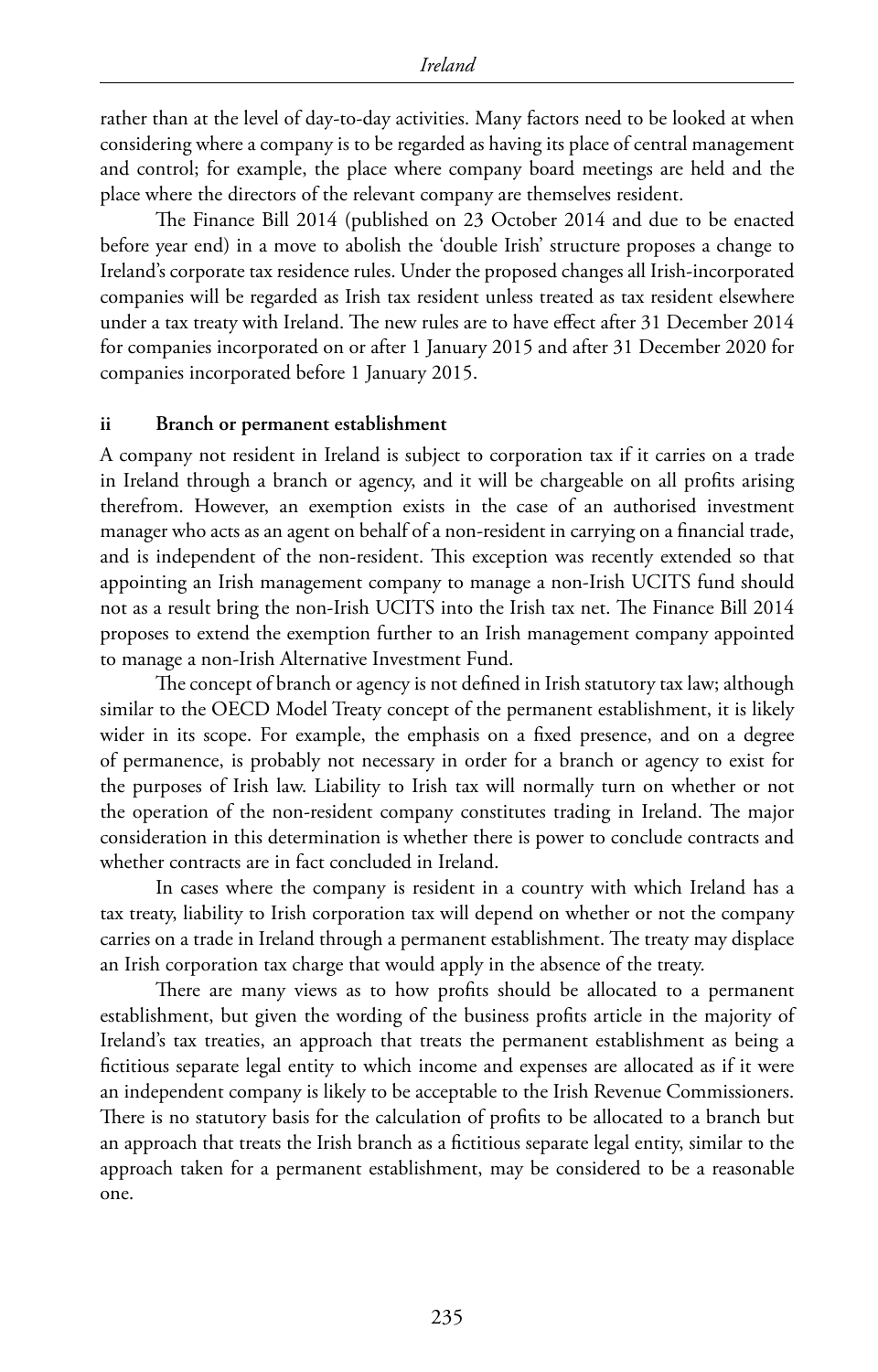#### **V TAX INCENTIVES, SPECIAL REGIMES AND RELIEF THAT MAY ENCOURAGE INWARD INVESTMENT**

#### **i 12.5 per cent tax rate for trading income**

The cornerstone of Ireland's attraction for foreign companies is undoubtedly the 12.5 per cent corporate tax rate. This applies to the income of a trade at least partly carried on in Ireland. There is no precise statutory definition of 'trading' or a 'trade', and it is therefore necessary to refer to relevant case law in order to determine whether or not a trade exists. A UK Royal Commission reported in the 1950s on a similar definition in the UK tax legislation and identified the relevant principles that are indicative of trading activity, known as the 'badges of trade'. These include the length of period of ownership of the relevant subject matter and the frequency of transactions that the relevant company enters into. It is important to note that the Irish Revenue Commissioners will also seek a minimum level of 'substance' or physical presence in Ireland.

#### **ii IP regimes**

Irish tax legislation provides relief in relation to the acquisition of specified intangible assets, which include patents, copyright, registered designs, design rights or inventions, trademarks, trade names, brands, brand names, domain names, service marks or publishing titles, know-how and certain software. The Finance Bill 2014 proposes extending the definition of 'specified intangible assets' to include the acquisition of 'customer lists' except where the lists are acquired directly or indirectly in connection with the transfer of a going concern. The relief is given by means of a capital allowance deduction available against trading income that is derived from activities that consist of the managing, developing or exploiting of the IP, including activities that comprise the sale of goods or services that derive the greater part of their value from the IP.

Currently, the aggregate amount of allowances for expenditure on the provision of specified intangible assets plus any deductions for related interest for a particular accounting period cannot exceed 80 per cent of the relevant trading income for that period. Any amount of depreciation or interest for a year that is thereby disallowed may be carried forward to future accounting periods. However, the Finance Bill 2014 proposes the removal of the 80 per cent cap on the deduction of aggregated capital allowances and related interest expense. The potential for a reduction of taxable income to 20 per cent coupled with the 12.5 per cent tax rate means that an effective tax rate as low as 2.5 per cent may be achieved.

A reward mechanism for key employees involved in R&D activities allows (where appropriate) a company to surrender part of its R&D tax credits to a qualifying employee to effectively enable him or her to receive part of his or her remuneration free from tax.

#### **iii Holding company regimes**

Ireland has a holding company regime that provides for an exemption from Irish tax on capital gains arising on a disposal of substantial shareholdings held by companies in subsidiaries. The exemption applies when the shares disposed of are in a company that is resident for tax purposes in the EU or in a country with which Ireland has signed a tax treaty. The Irish company must have held at least 5 per cent of the company whose shares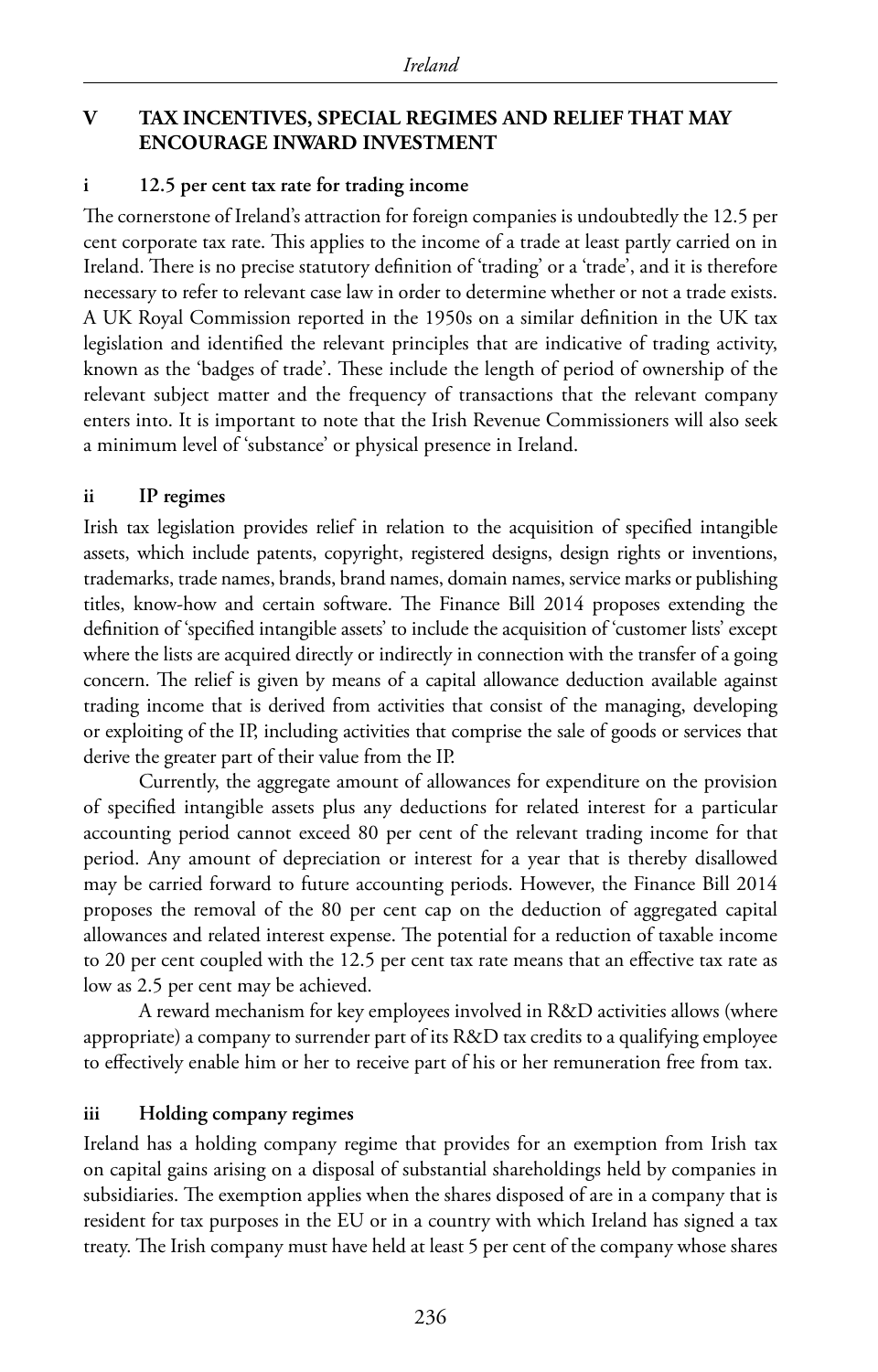are being sold for a period of at least 12 months ending in the previous 24 months; and the company whose shares are being sold, or the disposing company and all its 5 per cent affiliates taken as a whole, must be wholly or mainly involved in trading activities.

A parallel exemption applies with respect to options over shares and convertible securities, provided the disposing company is one that would be entitled to exemption on a disposal of shares.

#### **iv Irish finance companies – recent extensions**

Specific tax legislation was introduced a number of years ago to encourage the use of Ireland as a jurisdiction for locating finance vehicles. The asset classes that these companies are permitted to hold and manage include plant and machinery (e.g., aircraft), commodities and carbon credits as well as most forms of financial assets. A company coming within the relevant provision of the Irish tax legislation, Section 110, may be used advantageously in securitisations and in a wide range of finance transactions. The legislation effectively provides that where a relevant company falls within its ambit, its profits will be calculated as if it were carrying on a trade. As a result, expenses such as funding costs, payments made under hedging swaps and payments to services providers are generally deductible. The deductibility position is bolstered by two further specific statutory provisions. First, the normal distribution rules are modified to the extent that, broadly, the provision that re-characterises interest as a distribution (see below) does not apply to interest payable in respect of a debt obligation of a qualifying company where the interest is profit-dependent or excessive. Second, the statutory provision deals with the deductibility of bad or doubtful debts, and allows for a specific deduction in respect of such amounts to the extent they are not otherwise deductible under general principles. It should be noted that some limited restrictions on deductibility were introduced in 2011; however, these would not affect the majority of structures.

Notwithstanding the fact that profits are calculated on the assumption that the qualifying company is carrying on a trade for tax purposes, the taxable profit of that company is subject to tax at the higher corporation tax rate of 25 per cent. That higher rate of tax generally has little consequence, as most transactions entered into by a qualifying company are generally structured so that the deductions available to the company result in minimal taxable profit arising in the company.

Generally, in order to come within the provisions of Section 110 of the Irish tax legislation, a company must be resident for tax purposes in Ireland, and must acquire and manage or hold qualifying assets the market value of which, on the day it first acquires assets, is not less than €10 million. The definition of qualifying asset includes most types of financial assets, commodities, plant and machinery (including aircraft) and carbon credits. A notification must be made by the company (by the return date for the first accounting period for which it is to be a Section 110 company) to the Revenue Commissioners in relation to the company's intention to be a qualifying company.

#### **v Tax-exempt regulated funds**

Ireland is the largest hedge fund administration centre in the world, with the Irish funds industry servicing assets worth over  $E2$  trillion held in over 11,000 funds. One of the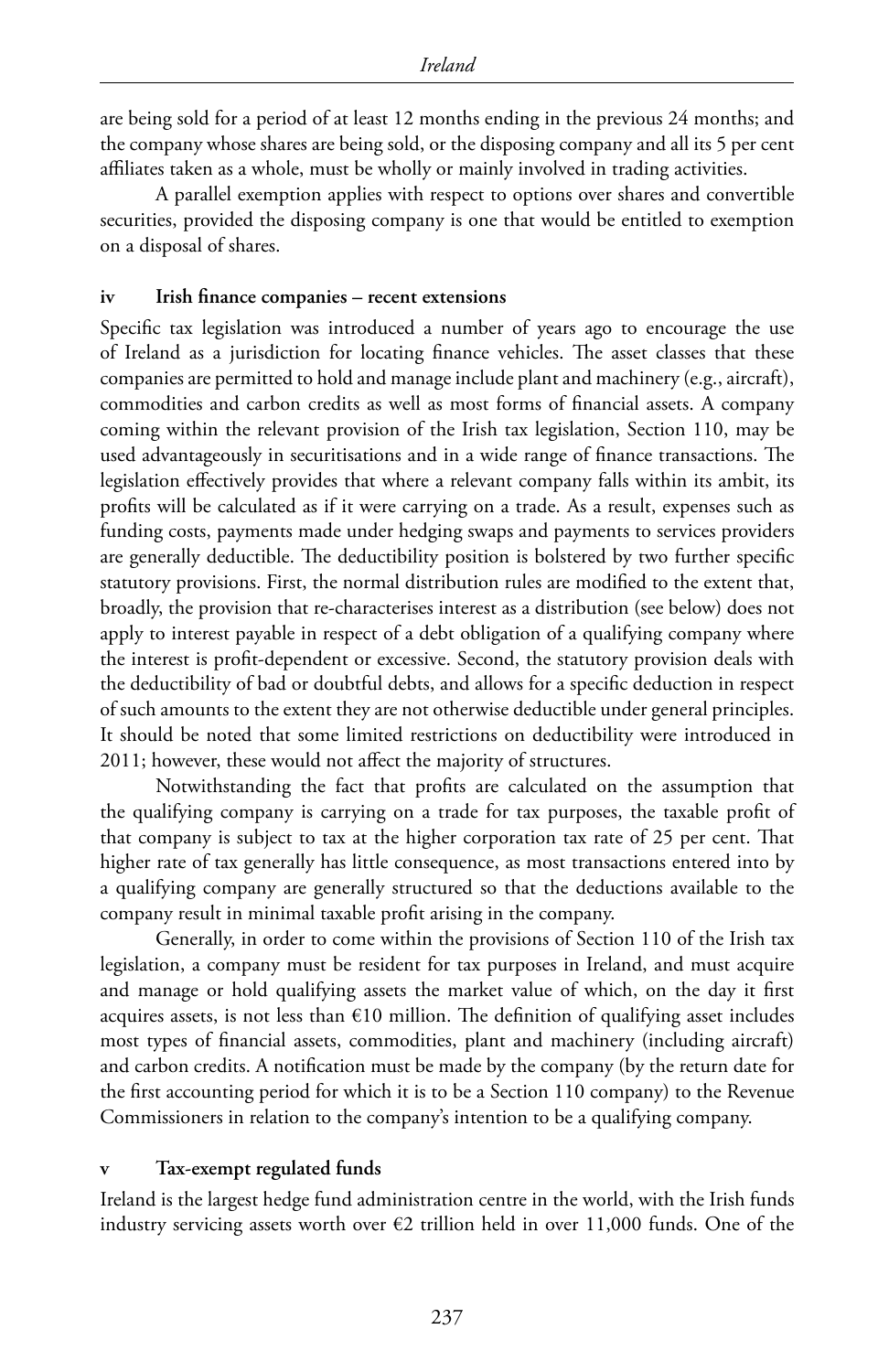principal factors in enabling Ireland to establish its position as a leading global fund jurisdiction is the tax-neutrality of Irish regulated funds.

There is a specific tax regime that applies to Irish regulated funds, which is applicable to all types of funds that are established in Ireland and are authorised by the Central Bank of Ireland. These can include variable capital companies, unit trusts, investment limited partnerships and common contractual funds.

This tax regime treats all such funds (other than investment limited partnerships and common contractual funds) as resident in Ireland for Irish taxation purposes, but provides that the funds do not pay tax on their income or gains as they arise. Instead, it imposes an exit tax regime whereby an exit tax arises on the occasion of certain chargeable events arising in respect of investors. For the vast majority of investors, there is no actual Irish tax liability suffered through the investment in an Irish fund, since these chargeable events do not give rise to tax if the relevant investor is neither resident nor ordinarily resident in Ireland for Irish tax purposes.

Irish-resident or ordinarily resident investors (other than certain exempt residents investors, for example, charities, pensions schemes, etc.) suffer an exit tax on the occasion of certain chargeable events. Such chargeable events are broadly:

- *a* income and other distributions;
- *b* redemptions and repurchases of units by the fund;
- *c* disposals of units by investors; and
- *d* deemed disposals occurring on each eight-year anniversary of an investor's acquisition of units.

On these chargeable events, generally the fund is required to operate an exit tax. Where the chargeable event is an income or other distribution by the fund, tax will be deducted at the rate of 41 per cent or, where the investor is a company and the relevant declaration has been made to the fund, at the rate of 25 per cent. In relation to all other forms of chargeable events, tax will be deducted at the rate of 25 per cent for corporate investors where the relevant declaration has been made to the fund and 41 per cent for all other types of investors. There are certain exemptions for fund reorganisations.

Exemptions applicable to Irish funds have also been introduced for indirect taxes. There is no stamp duty payable on the issue or transfer of units in a fund. There is an exemption from Irish inheritance tax and gift tax for gifts on inheritances between non-

Irish residents of units in an Irish fund.

In general, no Irish VAT is suffered or payable by a fund in respect of investment management services, administration services or custodial services provided to it. There is a practice that can enable funds to recover any VAT paid by the fund in respect of supplies received by it by applying a specific formula either on the basis of the proportion of the assets of the fund that are outside the EU, or the proportion of investors that are outside the EU.

A real estate investment trust (REIT) regime was introduced by the Finance Act 2013 to complement the existing regulated fund regime. The introduction of the REIT regime provides investors with greater access to investments in regulated listed property vehicles. Broadly speaking, a publicly quoted REIT which meets certain conditions is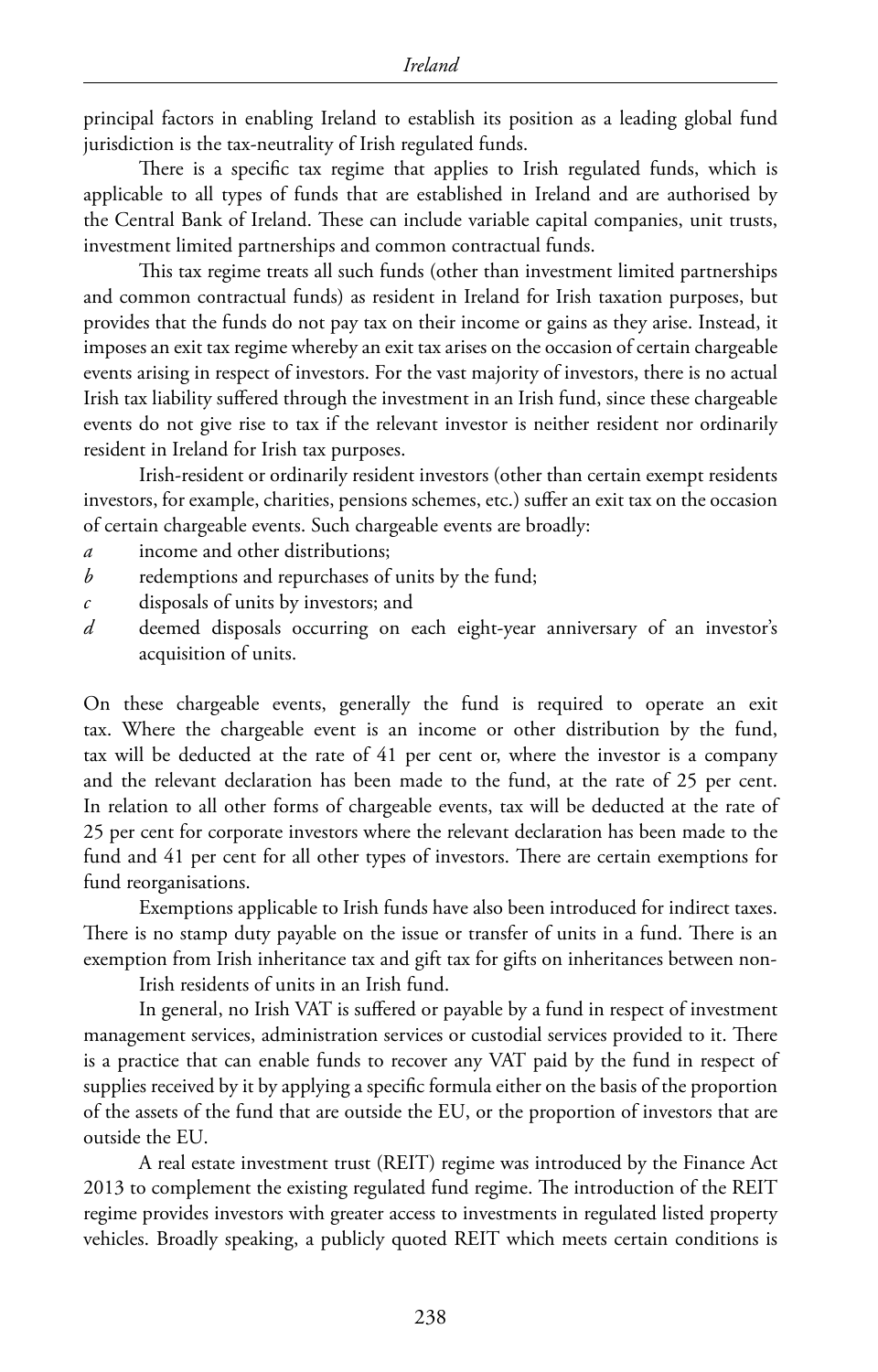exempt from tax at a corporate level. The profits of the REIT are instead subject to tax at shareholder level only.

#### **vi State aid**

IDA Ireland (the IDA), one of Ireland's principal inward investment promotion agencies, offers a range of services and incentives, including funding and grants, to companies considering an inward investment in Ireland.

The IDA will in certain cases offer capital grants that are available towards the cost of fixed assets including site development. Rent remissions and rent allowances may also be available. Grants may also be available to meet the cost of training workers in new projects, and there are a number of additional incentives available for companies undertaking R&D programmes in Ireland. The IDA owns a number of industrial parks with purpose-built factories and can also offer greenfield sites where promoters can erect custom-built facilities.

Employment grants may be available to a company where permanent fulltime positions are created, and these are a commonly used IDA grant. The unique characteristics of any proposed project will determine the incentive package available, in particular its location. Employment grants are now mostly available for employment in the western and midlands regions of Ireland, and also in the areas that border Northern Ireland. The IDA evaluates potential projects through a process of negotiation. Aside from location, amounts paid tend to depend on the level of investment involved, the activities undertaken and the skill level of the employee.

#### **vii General**

The ease of doing business in Ireland is an important factor for investors. It is to Ireland's advantage that it is an English-speaking member of the EU, and one with a common law legal regime. As a location, Ireland bridges the time zone gap between the East and West. The country is ranked fourth in Europe and 15th in the world by the World Bank in terms of ease of doing business. A PwC 'Paying Taxes 2014' Report has once again ranked Ireland first in Europe for ease of paying taxes. The Irish workforce is among the best-educated in the world; the share of population aged 25 to 34 with a third-level qualification is higher than in the United States or the United Kingdom, and is above the OECD average.

#### **VI WITHHOLDING AND TAXATION OF NON-LOCAL SOURCE INCOME STREAMS**

#### **i Withholding outward-bound payments**

Annual interest, patent royalties (but see exemptions below), dividends and other distributions paid by an Irish resident company are generally subject to withholding tax, currently at the rate of 20 per cent, absent an exemption. Withholding obligations are not generally imposed on non-patent IP royalties or on payments for the use of equipment, such as aircraft lease rentals.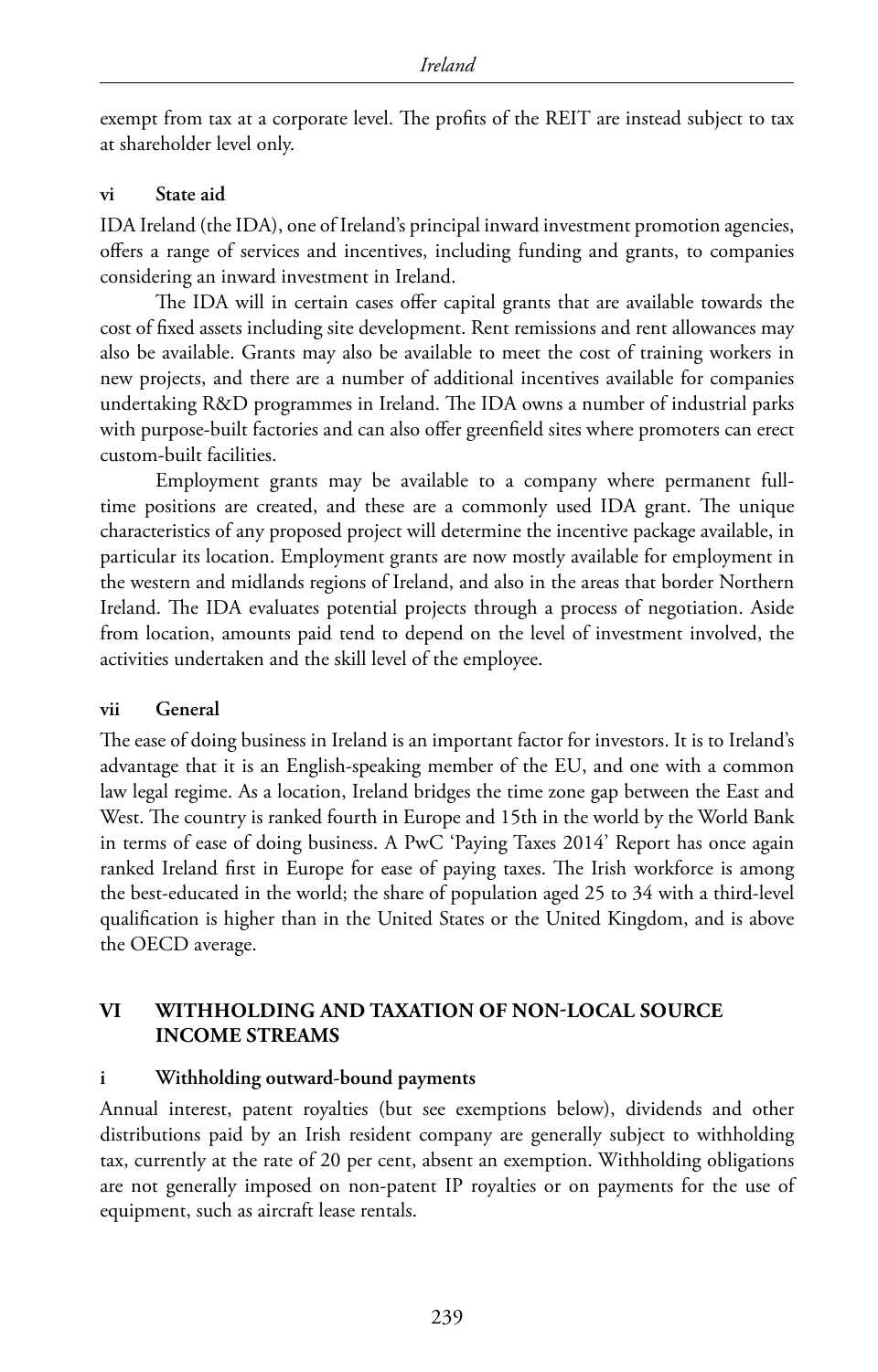#### **ii Domestic law exclusions or exemptions from withholding on outward-bound payments**

There are various exemptions under Irish domestic law applicable to interest and dividend payments. In particular, in the case of cross-border interest payments, interest will be exempt if it is paid:

- *a* on quoted Eurobonds;
- *b* by a company in the ordinary course of business to a company resident in an EU Member State (other than Ireland) or in a tax treaty country, provided that either the country generally imposes a tax on such interest receivable by the company or the interest is exempted under the relevant tax treaty. This exemption will not apply where it is paid in connection with a trade or business carried on in Ireland by the payee;
- *c* by a securitisation qualifying company to a person resident in an EU Member State (other than Ireland) or in a tax treaty country, except where it is paid in connection with a trade or business carried on in Ireland by the payee; and
- *d* on certain wholesale debt instruments for which the term is less than two years.

In the case of cross-border dividend or distribution payments, they will be exempt if paid by an Irish resident company to:

- *a* a non-resident individual resident in an EU Member State (other than Ireland) or in a tax treaty country;
- *b* an EU company holding at least 5 per cent of the Irish company (Irish enactment of the Parent-Subsidiary Directive);
- *c* a non-resident company that resides in an EU Member State (other than Ireland) or in a tax treaty country, provided that the company is not controlled by a person or persons resident in Ireland;
- *d* a non-resident company that is ultimately controlled by a person or persons resident in an EU Member State (other than Ireland) or in a tax treaty country;
- *e* a non-resident company whose principal class of shares is substantially and regularly traded on a stock exchange in Ireland or in an EU Member State (other than Ireland) or in a tax treaty country; or
- *f* a non-resident company that is either a 75 per cent subsidiary of a company, the principal class of shares of which is quoted and regularly traded on such a stock exchange, or that is wholly owned by two or more such companies.

The obligation to withhold tax and pay it to the Revenue Commissioners is placed on the company paying the dividend. With the exception of the application of the EU Parent-Subsidiary Directive, a shareholder who seeks to avail of an exemption must lodge an appropriate declaration with the paying company certifying that a particular exemption applies.

Patent royalties are also eligible for a domestic withholding exemption where the payments are made by a company in the course of a trade or business to a company resident in an EU Member State (other than Ireland) or in a tax treaty country. The payments must be made for *bona fide* commercial reasons to a company in a territory that generally imposes a tax on royalty payments receivable from outside that territory.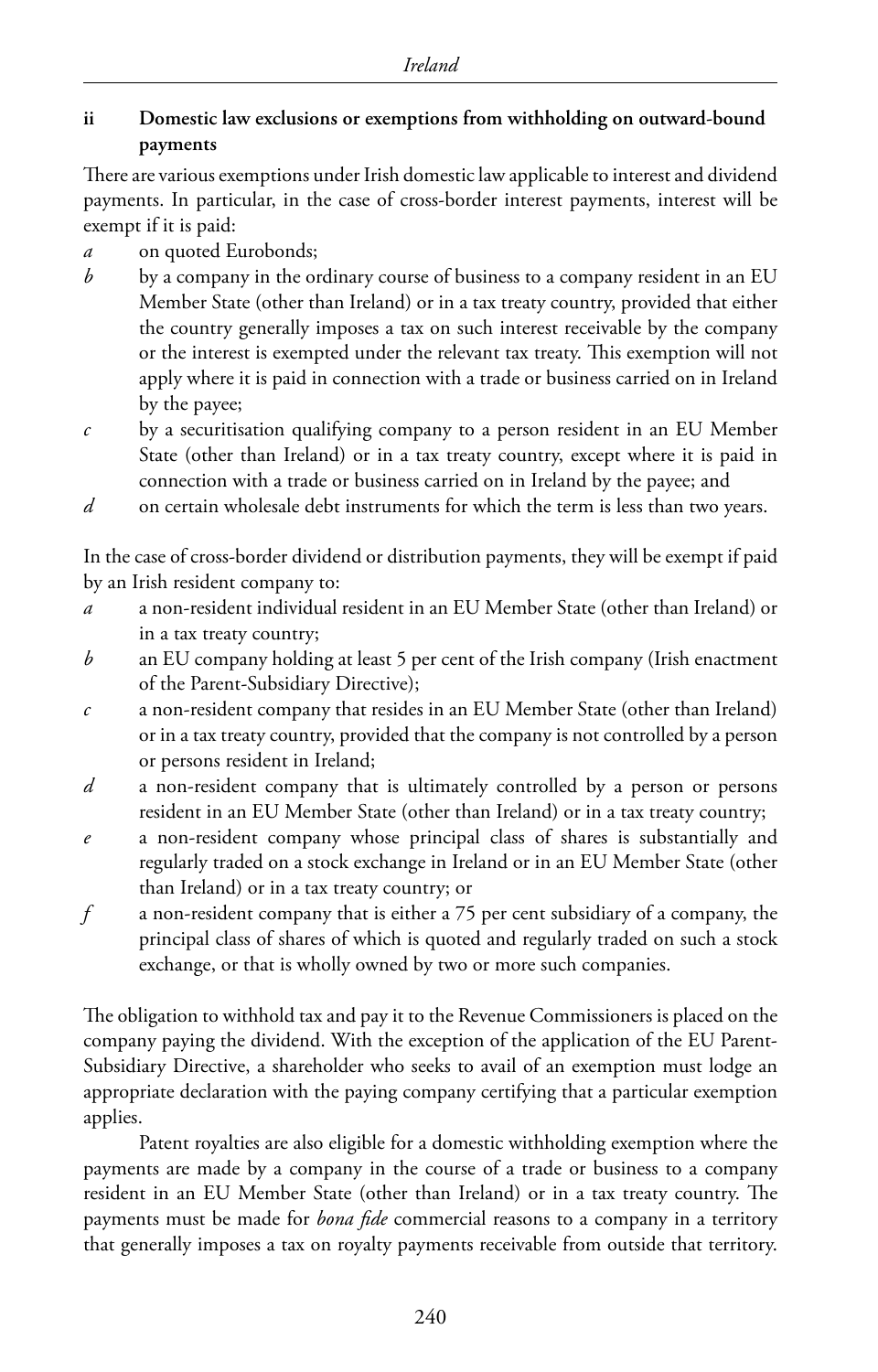The exemption does not apply where the royalties are paid in connection with a trade carried out in Ireland through a branch or agency by the receiving company.

In addition to the statutory exemptions from withholding on patent royalties, a further category of exemption can be obtained under an administrative statement of practice issued by the Revenue Commissioners. Permission for payment of patent royalties gross can be applied for where the recipient is not resident in the EU or in a tax treaty country once a number of conditions are satisfied. The royalty must be paid in respect of a non-Irish patent by a company in the course of its trade, and under a licence agreement executed and subject to law outside Ireland. There are restrictions on the recipient company that must be the beneficial owner of the payment and must be neither resident in Ireland nor carrying on a trade in Ireland through a branch or agency (even if that branch or agency is unconnected with the royalty payment).

#### **iii Double taxation treaties**

Ireland has signed comprehensive double taxation treaties with 71 countries; 68 of those treaties are currently in effect.

In relation to outbound payments, generally the generous domestic withholding exemptions outlined above are relied upon rather than exemption under an applicable treaty, which often requires the authorisation of the Revenue Commissioners. In relation to inbound payments, the rates of withholding currently applicable under the Irish tax treaty network are set out in Appendix I.

#### **iv Taxation on receipt**

Ireland generally operates a credit system rather than an exemption system although, in the case of dividends, dividends received by an Irish resident company are exempt if received from another Irish resident company, or where the particular shareholding in the foreign company is less than 5 per cent and the dividends form part of the trading income of the Irish company. To the extent that dividends are received from companies resident in the EU, in a tax treaty country or in a territory that has ratified the Convention on Mutual Administrative Assistance in Tax Matters, and are payable out of the trading profits of such subsidiaries, those dividends are taxed in the hands of an Irish holding company at the lower 12.5 per cent rate. The lower rate may also apply to dividends paid out of the trading profits of companies resident in non-treaty countries, where the company is owned by a publicly quoted company. In any other scenario, the 25 per cent rate should apply.

An Irish tax liability for dividends received from a foreign subsidiary may be reduced by any foreign withholding tax on the dividend and by an appropriate part of the foreign tax on the income underlying the dividend. This unilateral credit provision applies equally to countries that do not have a tax treaty with Ireland. The credit is not limited to first-tier tax, but to lower-tier companies having certain qualifying connections. The credit is available with respect to dividends from a 5 per cent shareholding in a foreign company. In such a case, the credit is available at a lower subsidiary level where the immediate relationship is at least 5 per cent and the Irish company itself also controls at least 5 per cent of the lower level company. Pooling of foreign tax credits is available to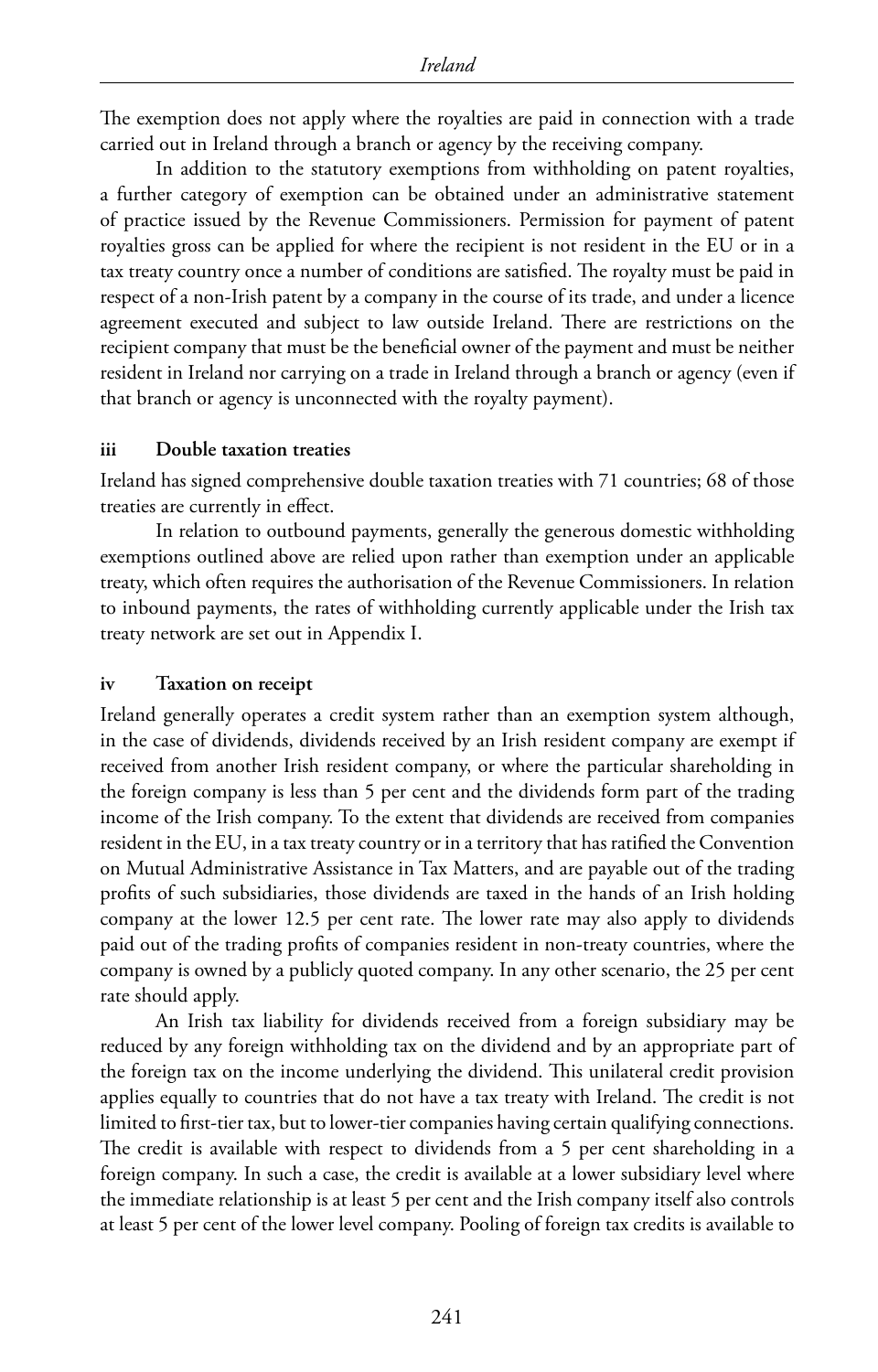reduce the overall Irish tax bill when a company is in receipt of several foreign dividends and excess foreign tax credits can be carried forward indefinitely.

A unilateral credit is also available to companies receiving royalties or interest as part of the income of a trade, in respect of foreign tax suffered on the royalties or interest. This applies where no double tax treaty is in place to provide relief, or where the unilateral relief is greater than the provisions of an applicable double tax agreement.

#### **VII TAXATION OF FUNDING STRUCTURES**

Irish companies are generally funded through a combination of debt and equity (and, by way of extension, 'capital contributions').

#### **i Thin capitalisation**

Ireland does not have any general thin capitalisation rules. However, see below in relation to the reclassification of certain interest payments as non-deductible distributions. There are also some restrictions where related party borrowings are used to purchase assets from another related party.

#### **ii Deduction of finance costs**

A deduction is generally available for interest incurred by a company for the purposes of its trading operations, even where it may be suggested that the interest was incurred on capital account in the financing of a capital asset, rather than in the financing of current assets or general operations.

However, in certain circumstances an interest payment made by a company may be reclassified as a distribution for tax purposes, and no tax deduction will be available to the company in that instance. This can apply to interest paid on securities:

- *a* that are convertible into shares when they are neither quoted nor comparable to quoted convertible securities;
- *b* when the interest is profit-dependent or excessive;
- *c* that are held by a 75 per cent foreign parent company or affiliate that is not resident in an EU Member State (although, where the interest is paid in the ordinary course of a trade and the paying company makes an election, 'interest' treatment will apply to a company resident in a country with which Ireland has a treaty); or
- *d* 'connected' with shares.

Interest incurred on borrowings of a company for the acquisition of shares of a trading company or of a company that holds shares in trading companies, or for lending to such companies, may be deductible, subject to certain conditions being satisfied, despite the fact that the interest is not a trading expense. Several conditions are required to be satisfied, including that the borrowing company must beneficially own, directly or indirectly, more than 5 per cent of the relevant company, and must share at least one director with the company or a connected company. Restrictions apply to the recovery of capital by the borrower from the company, and anti-avoidance measures deny the interest relief in certain circumstances.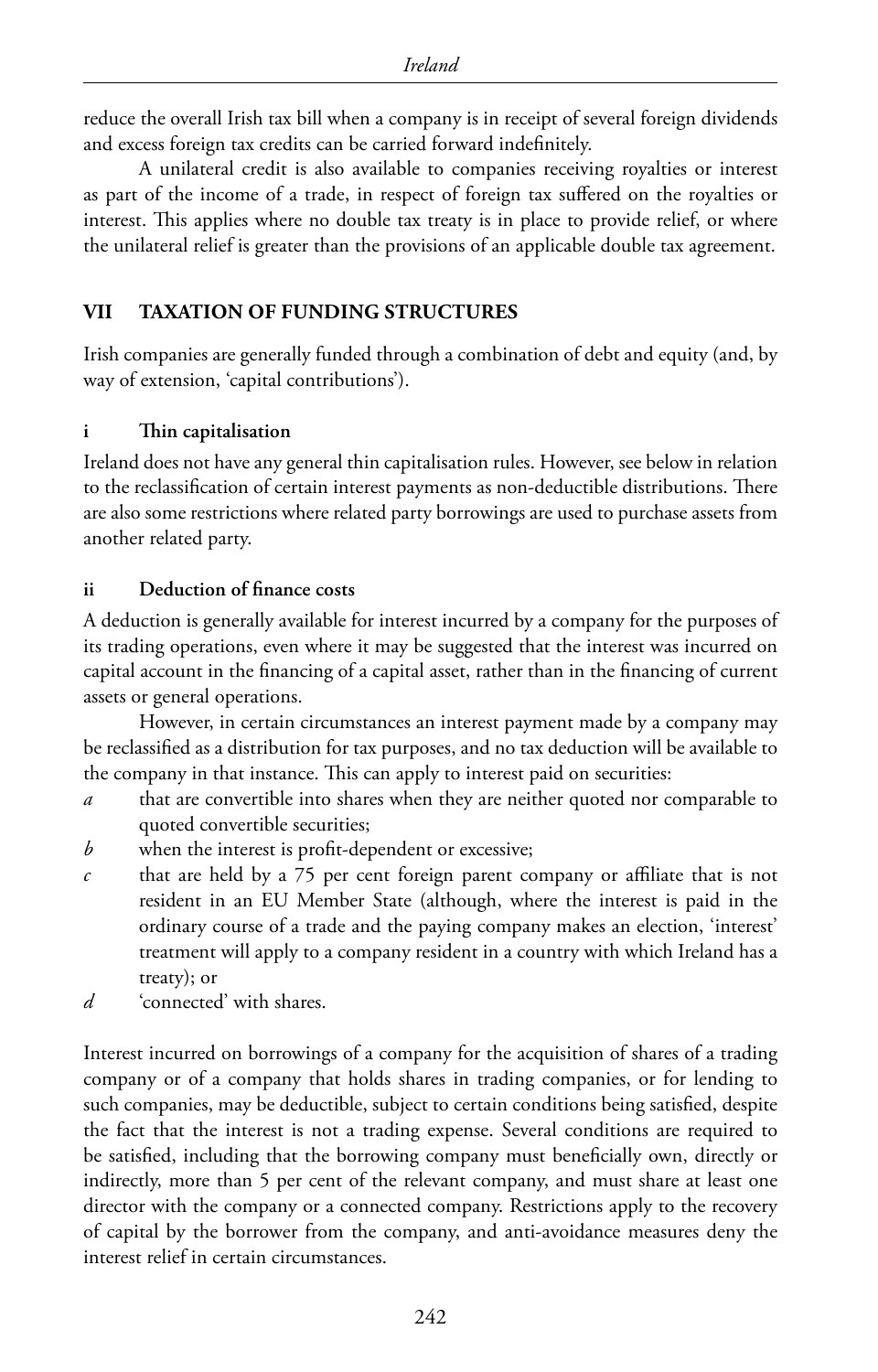#### **iii Restrictions on payments**

Under Irish company law, dividends can generally only be paid out of a company's distributable reserves. These are its accumulated realised profits, so far as not previously utilised by distribution or capitalisation, less its accumulated realised losses, so far as not previously written off in a reduction or reorganisation of capital.

#### **iv Return of capital**

In general, Irish company law prohibits a limited liability company from returning share capital or acquiring its own shares except out of distributable reserves.

A court-approved reduction or repayment of share capital is possible when a number of statutory procedures are followed, the creditors of the company are adequately protected and the constitutional documents of the company allow for such a reduction. The court may refuse its consent in certain circumstances, for example, where there is an infringement of class rights or where the reduction is not in the public interest.

As noted above, new companies legislation anticipated to be enacted in 2014 and commenced in 2015 the next year is expected to introduce a number of changes to the existing companies legislation, including a provision for a new 'summary approval procedure' to validate reduction in a company's capital. This amended process would offer an alternative to seeking court approval and should prove beneficial from a cost perspective.

Any payment made out of the assets of the company that represents a repayment of capital on shares is not treated as a distribution, whereas any payment in excess of the original capital subscription will be so treated. In certain circumstances, payments that would otherwise fall to be treated as a distribution can be treated instead as a capital payment and taxed under CGT rules.

In general, a payment made on the redemption, repayment or purchase of shares by a quoted company shall not be treated as a distribution, unless made for tax-avoidance purposes. In the case of an unquoted trading company or unquoted holding company of a trading group, such a payment shall not be treated as a distribution subject to certain conditions. These include that the redemption, etc., must be for the purpose of benefiting a trade carried on by the company or by any of its 51 per cent subsidiaries, and must not be for tax-avoidance purposes. The vendor must also satisfy a number of conditions, which include that it must be Irish resident, have owned the shares for a period of five years, and satisfy a test of a 'substantial reduction' in shareholding where only part of its shares have been redeemed. The vendor must not be connected with the redeeming company after the redemption.

In addition, a reduction or reorganisation of share capital in exchange for a new holding may be treated as involving neither a disposal nor an acquisition of shares for capital gains purposes subject to certain restrictions.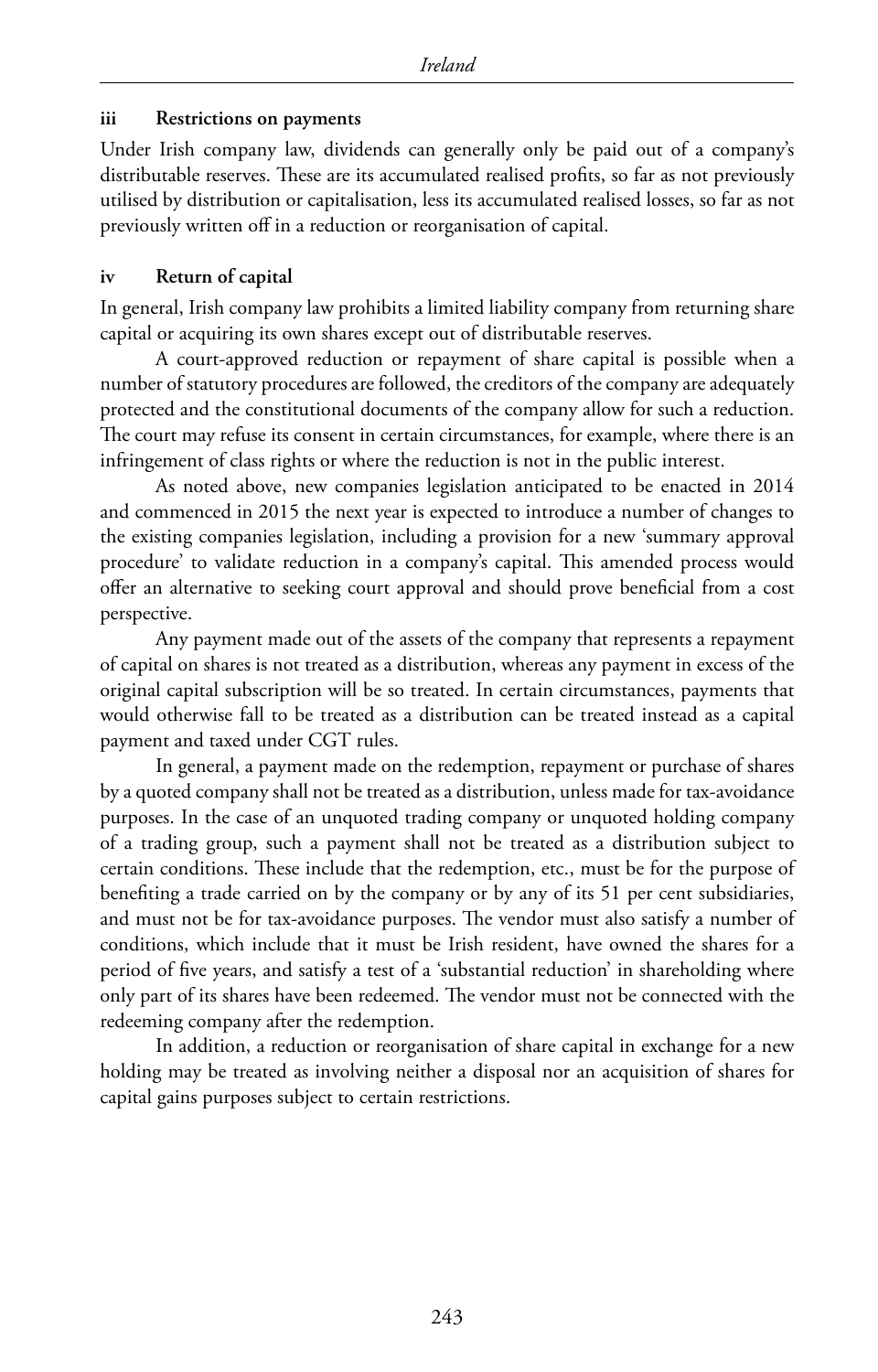#### **VIII ACQUISITION STRUCTURES, RESTRUCTURING AND EXIT CHARGES**

#### **i Acquisition**

An Irish acquisition may be structured as an asset purchase or as a share purchase. Stamp duty is assessed on the transfer of Irish registered shares at 1 per cent of the consideration, whereas the sale of business assets, subject to certain exemptions, may attract stamp duty at a rate of 2 per cent of the consideration due. Share sales are exempt from VAT. Irish asset sales are subject to VAT at rates of up to 23 per cent, although full VAT relief can be obtained where, broadly, the assets are being transferred as part of a transfer of a business.

In the case of a share purchase, Irish stamp duty will be charged on the acquisition of shares in an Irish company regardless of whether the acquisition company is established in or outside of Ireland. It may be advantageous to use an Irish company as the acquisition company, given that dividends received by it from another Irish tax-resident company are generally tax exempt in Ireland. The use of such an acquisition vehicle may also allow for the Irish substantial shareholdings capital gains exemption to be availed of. In addition, it is possible to surrender qualifying interest deductions as a charge within a group in certain circumstances (i.e., from the acquisition vehicle to the target company).

Even if the acquisition company is internationally held it is likely that, given the extensive exemptions from Irish dividend withholding tax, dividends may be paid by the Irish company free of dividend withholding tax. The use of a non-Irish tax-resident acquisition vehicle will usually avoid a gain on the disposal of the stock unless its value is derived principally from Irish land or mineral rights.

In an asset acquisition, if the business is intended to be carried on in Ireland after the acquisition it may be preferable to use an Irish acquisition company, as the carrying on of the Irish business by a non-Irish tax-resident company is likely to bring it within the charge to Irish tax by virtue of carrying on a business in Ireland. The non-Irish resident acquisition company could be potentially liable to both Irish and foreign tax on the Irish business income.

#### **ii Reorganisation**

Mergers of Irish companies into other companies are possible under Irish law. It is also possible to merge companies in two EU Member States under the provisions of the Cross-border Mergers Directive,<sup>2</sup> and reorganisations are generally done by way of a share-for-share exchange, or business assets for shares, sometimes combined with a liquidation of one of the companies.

Reliefs from Irish stamp duty and CGT (at company and shareholder levels) are generally available for share-for-share exchanges and for intra-group business asset transfers.

Since 2012 stamp duty relief has also been available for instruments of transfer pursuant to certain mergers, including cross-border mergers. CGT relieving provisions for certain cross-border mergers are also available.

<sup>2</sup> 2005/56/EC.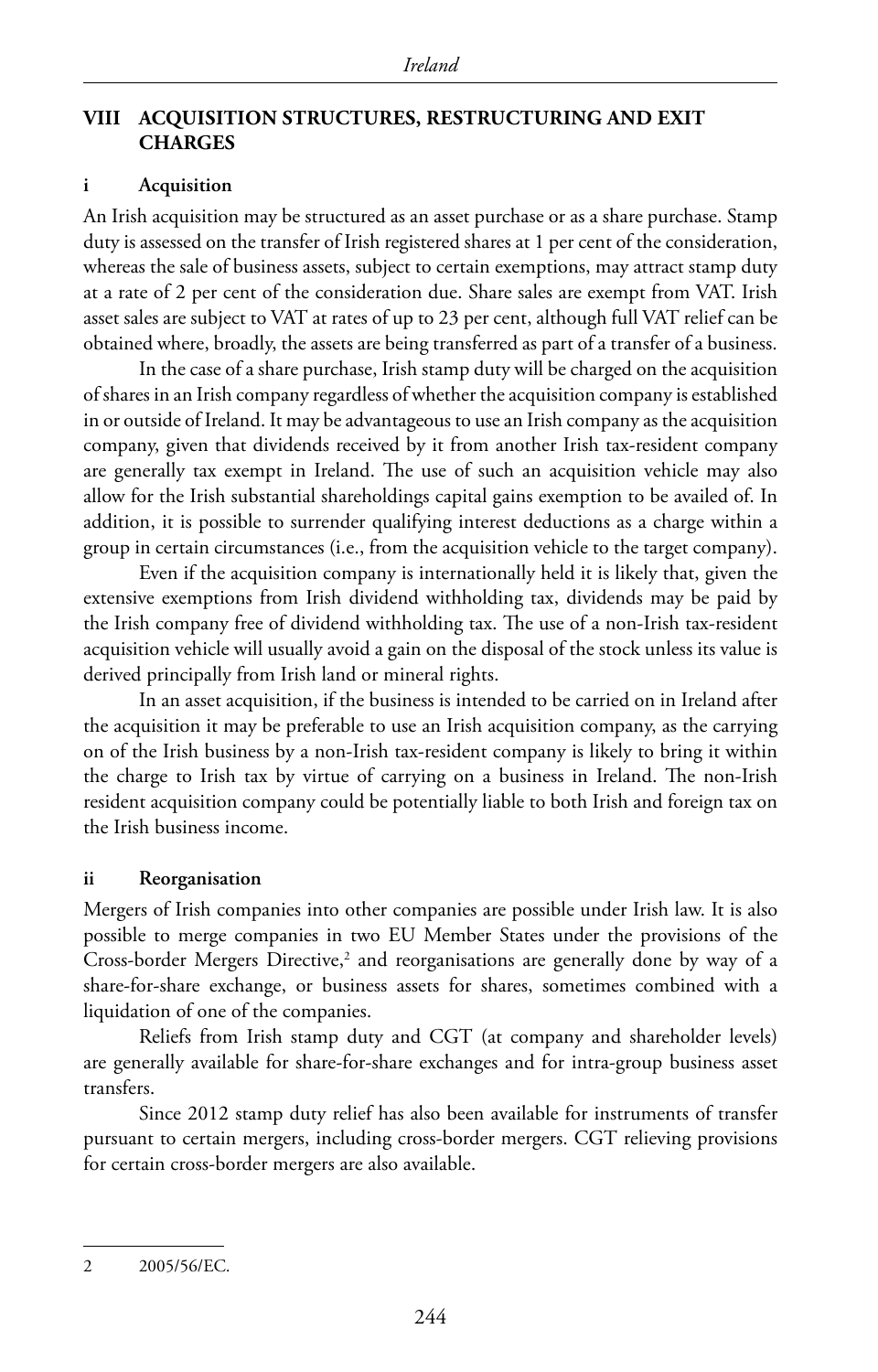#### **iii Exit**

An Irish tax-resident company may migrate its tax residence by moving its centre of management and control to another jurisdiction.

A capital gains charge is imposed on the migration of the residence of an Irish tax-resident company. The legislation provides for a deemed disposal and reacquisition of all the assets of a company that moves its place of residence outside Ireland. An exception to the exit charge applies to an 'excluded company', being a company where not less than 90 per cent of its issued share capital is held by a foreign company. To be a 'foreign company', the company must be resident outside Ireland, and be under the control of persons resident in a tax treaty country or other EU Member State. Notice should be given to the Revenue Commissioners that the company is no longer Irish tax-resident.

#### **IX ANTI-AVOIDANCE AND OTHER RELEVANT LEGISLATION**

#### **i General anti-avoidance**

A general anti-avoidance provision is contained in tax legislation that denies tax advantages to transactions that are carried out primarily to create an artificial tax deduction, or to avoid or reduce a tax charge. Where a transaction is undertaken with a view to the realisation of profits in the course of a business carried on by a taxpayer and not primarily to confer a tax advantage, it will not be a tax avoidance transaction. Neither will a transaction be a tax avoidance transaction where it was arranged to obtain the benefit of any relief or allowance available under the Irish tax legislation that does not result in a misuse of the relevant provision.

Where a tax avoidance transaction is found to exist, the Revenue Commissioners may disallow any tax advantage arising as a result of the transaction and interest, and a surcharge may apply on any tax payable. A taxpayer may make a protective notification to the Revenue Commissioners in respect of a transaction within 90 days of beginning a transaction, in circumstances where the taxpayer feels that there may be a risk that the transaction may be regarded by the Revenue Commissioners as a tax avoidance transaction. Making a notification will protect the taxpayer from the potential application of interest and a surcharge should the Revenue Commissioners take such a view.

There is also a separate mandatory disclosure regime, which requires the promoters of tax schemes that have certain characteristics to disclose them to the Revenue Commissioners shortly after they are first marketed or made available for use.

It should be noted the Finance Bill 2014 proposes replacing the existing general anti-avoidance provisions with new provisions updating administrative measures but that do not significantly move away from the existing principles except that the process by which the Revenue has the power to withdraw a tax advantage has been simplified.

#### **ii Controlled foreign corporations**

There are no Irish CFC rules dealing with income of CFCs.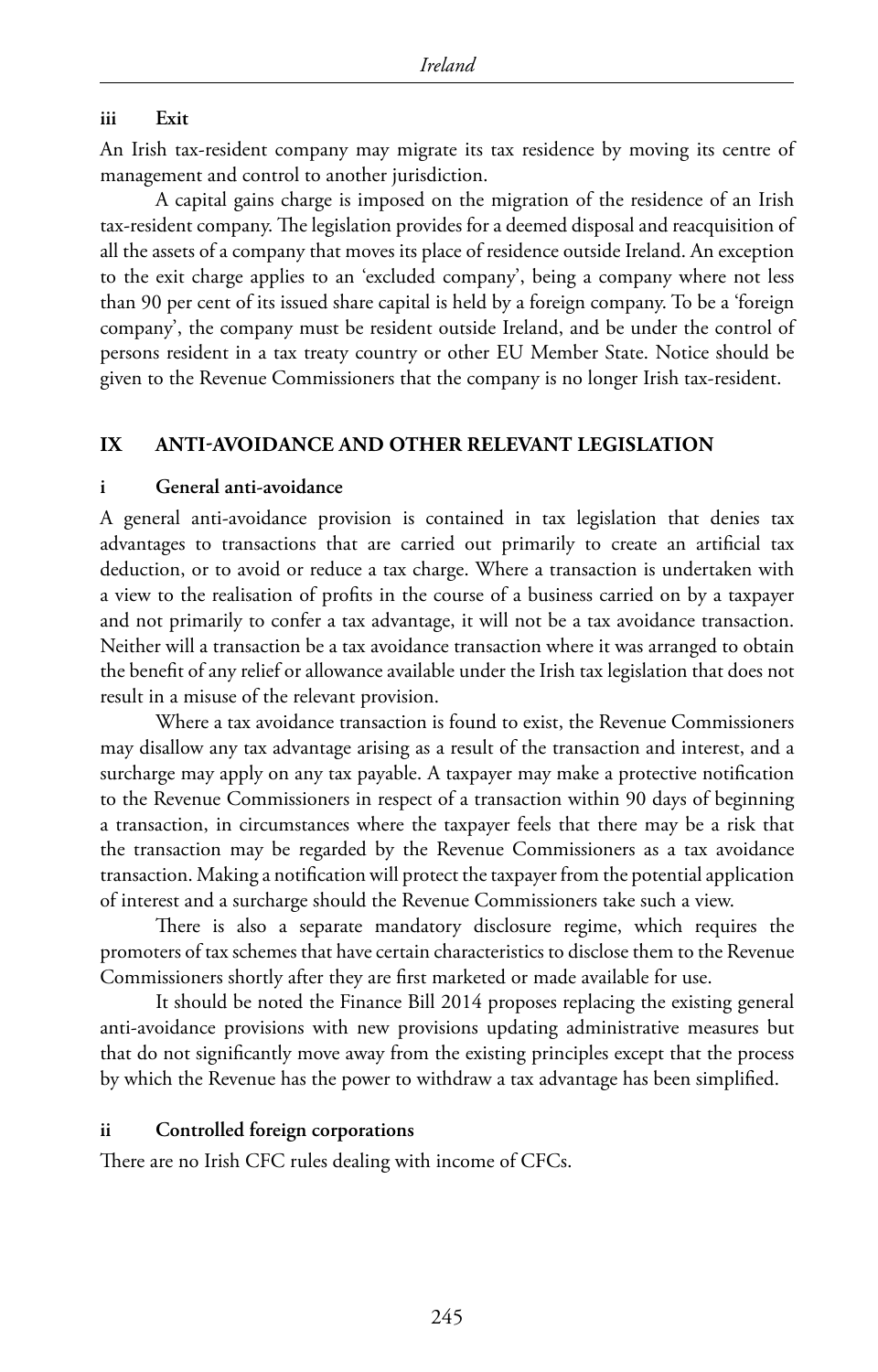#### **iii Transfer pricing**

Ireland has transfer pricing rules that apply to trading transactions between associated persons where the receipts are understated or the expenses overstated. The rules are not applicable to small and medium-sized enterprises. The introduction of transfer pricing rules in Ireland aligns the Irish Tax Code with best international practice by adopting the OECD Transfer Pricing Guidelines. Under grandfathering arrangements, related party arrangements entered into before 1 July 2010 fall outside the scope of the rules.

#### **iv Tax clearances and rulings**

Ireland does not have a formal system of 'rulings' from the Revenue Commissioners. However, the Revenue Commissioners may issue informal pre-transaction opinions where clarity is sought in relation to complex issues arising, for example, on corporate restructurings or new inward investment projects, provided that they are given detailed and full information on the matter in respect of which the ruling is sought. Revenue opinions are not legally binding, and it is open to Revenue officials to review the position when a transaction is complete and all the facts are known. However, where full disclosure of all the relevant facts and circumstances has been made by the taxpayer and an opinion has been issued, it is likely that the Revenue Commissioners would be estopped from resiling from their opinion.

#### **X YEAR IN REVIEW**

Changes to Ireland's tax legislation in 2014 emphasise Ireland's commitment to job creation and attracting and retaining investment.

For example amendments were introduced to the R&D tax credit rules with a view to providing greater incentives for the locating of R&D activities and key employees in Ireland. This included an increase in the amount of group expenditure qualifying for the R&D tax credit on a volume basis (i.e., without reference to any base year) from €200,000 to €300,000 and an increase in the outsourcing limit from 10 per cent to 15 per cent of the in-house R&D expenditure. The recent Finance Bill 2014, published on 23 October 2014 proposes removing the €300,000 base year restriction altogether making the R&D tax credit regime volume based. This means certain companies not previously eligible for the credit will now qualify.

Ireland's inward investment strategy is very much based on its position as an innovative economy, and the 2014 tax changes further reflected the importance of knowledge-intensive industry to the country. The government announced on Budget day (14 October 2014) its intention to include legislation in next year's Finance Bill (i.e., in 2015) introducing a best-in-class 'Knowledge Development Box' designed to underscore Ireland's commitment to becoming an even more attractive location for the development of intangible assets.

Furthermore, the Irish government has continued to reiterate its commitment to maintaining the 12.5 per cent corporation tax rate on trading profits, which is beyond doubt the cornerstone of the Irish corporation tax policy. It published an 'International Tax Strategy' paper to provide a 'clear and accurate picture' of Ireland's corporate tax regime in which it restated the importance of the role of the 12.5 per cent corporate tax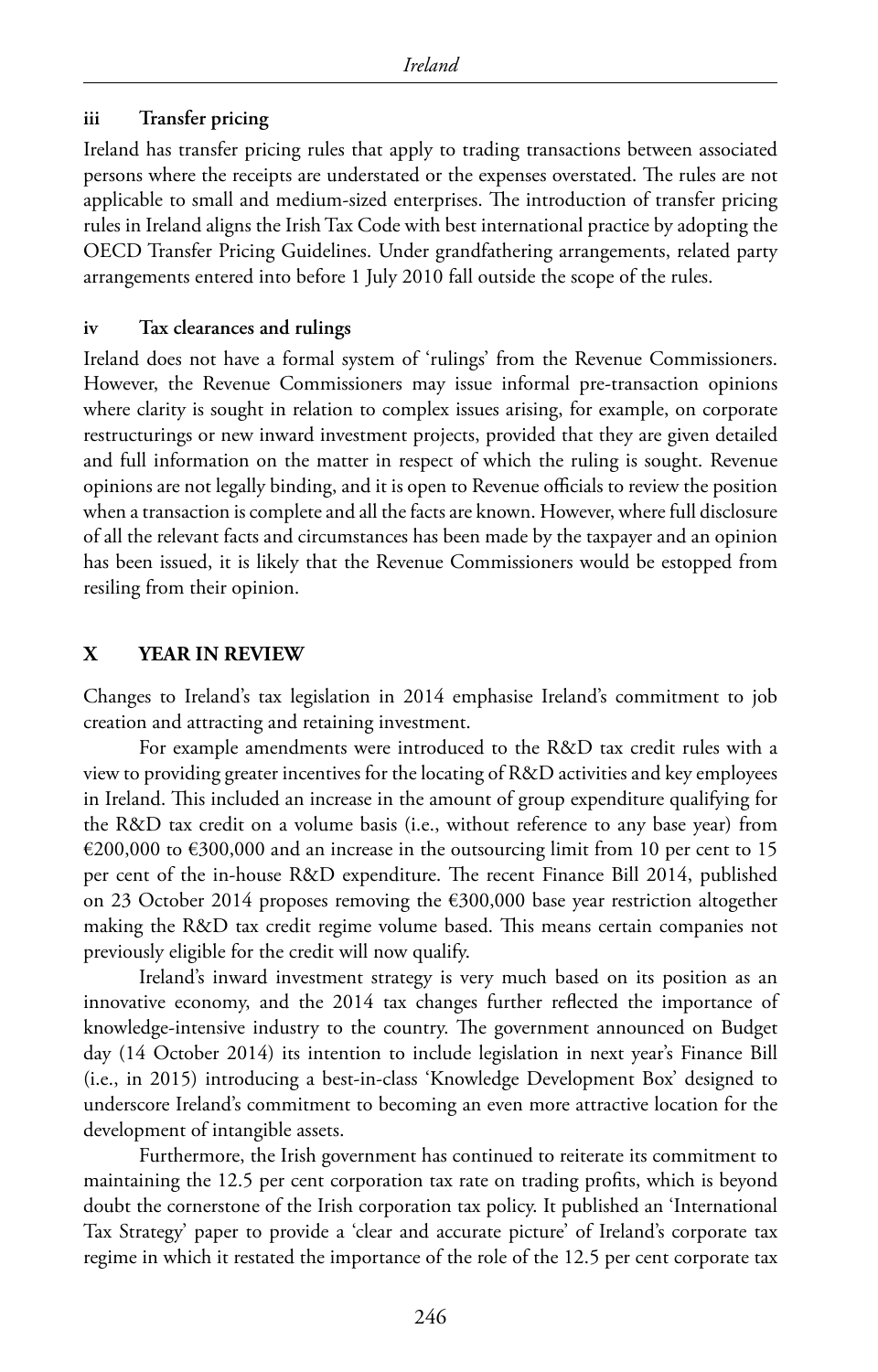rate in attracting foreign direct investment while indicating that Ireland's corporate tax system is open, transparent and the rate clearly set down in national law.

#### **XI OUTLOOK AND CONCLUSIONS**

The increase in inward investment witnessed in recent years has continued into 2014, and reflects Ireland's commitment to attracting dynamic, innovative and technologybased business investment.

In 2011 the Irish Prime Minister launched a five-year plan for Dublin's International Financial Services Centre with a view to creating 10,000 new jobs in this highly skilled area over a five-year period.

According to PwC's 2014 Irish CEO Pulse Survey, MNCs operating in Ireland remain confident about their Irish investments, and 88 per cent have stated that they will either increase or maintain their investments in Ireland (up from 84 per cent last year). Forty-nine per cent also indicated that they anticipate additional capital investment, an increase of 6 per cent from last year. While 58 per cent of Irish companies now plan to expand their workforce compared to just over one-third (34 per cent) last year and exceeding the global levels where 50 per cent of CEOs plan to hire.

Evidence of these trends is provided by companies such as PayPal, Boston Scientific Corporation, Analog Devices, Dell, McAfee, Accenture, Amgen, Deutsche Bank, BNY Mellon, Symantec and Ericsson undertaking expansions of their Irish operations, and by companies such as Twitter, Google, LinkedIn, Facebook, Zynga and many other major internet companies opening their European headquarters in Ireland in recent years.

The optimistic outlook is no doubt tempered by the current economic difficulties; however, Ireland is making strides in addressing its challenges while still retaining its long-standing status as an excellent place to do business.

| Country                      | Dividends    | Interest     | Royalties    |
|------------------------------|--------------|--------------|--------------|
| Albania                      | 5/10         | 0/7          | 7            |
| Armenia                      | 0/5/15       | 0/5/0        | 5            |
| Australia                    | 15           | 10           | 10           |
| Austria                      | 10           | $\mathbf{0}$ | 0/10         |
| Bahrain                      | $\mathbf{0}$ | $\mathbf{0}$ | $\mathbf{0}$ |
| Belarus                      | 5/10         | 0/5          | 5            |
| Belgium                      | 15           | 15           | $\mathbf{0}$ |
| Bosnia and Herzegovina       | $\mathbf{0}$ | $\Omega$     | $\theta$     |
| Botswana (not yet in effect) | 5            | 7.5          | 5/7.5        |
| Bulgaria                     | 5/10         | 0/5          | 10           |
| Canada                       | 5/15         | 0/10         | 0/10         |
| Chile                        | 5/15         | 5/15         | 5/10         |
| China                        | 5/10         | 0/10         | 6/10         |
| Croatia                      | 5/10         | $\Omega$     | 10           |

#### **Appendix I: Treaty rates for dividends, interest and royalties (%)**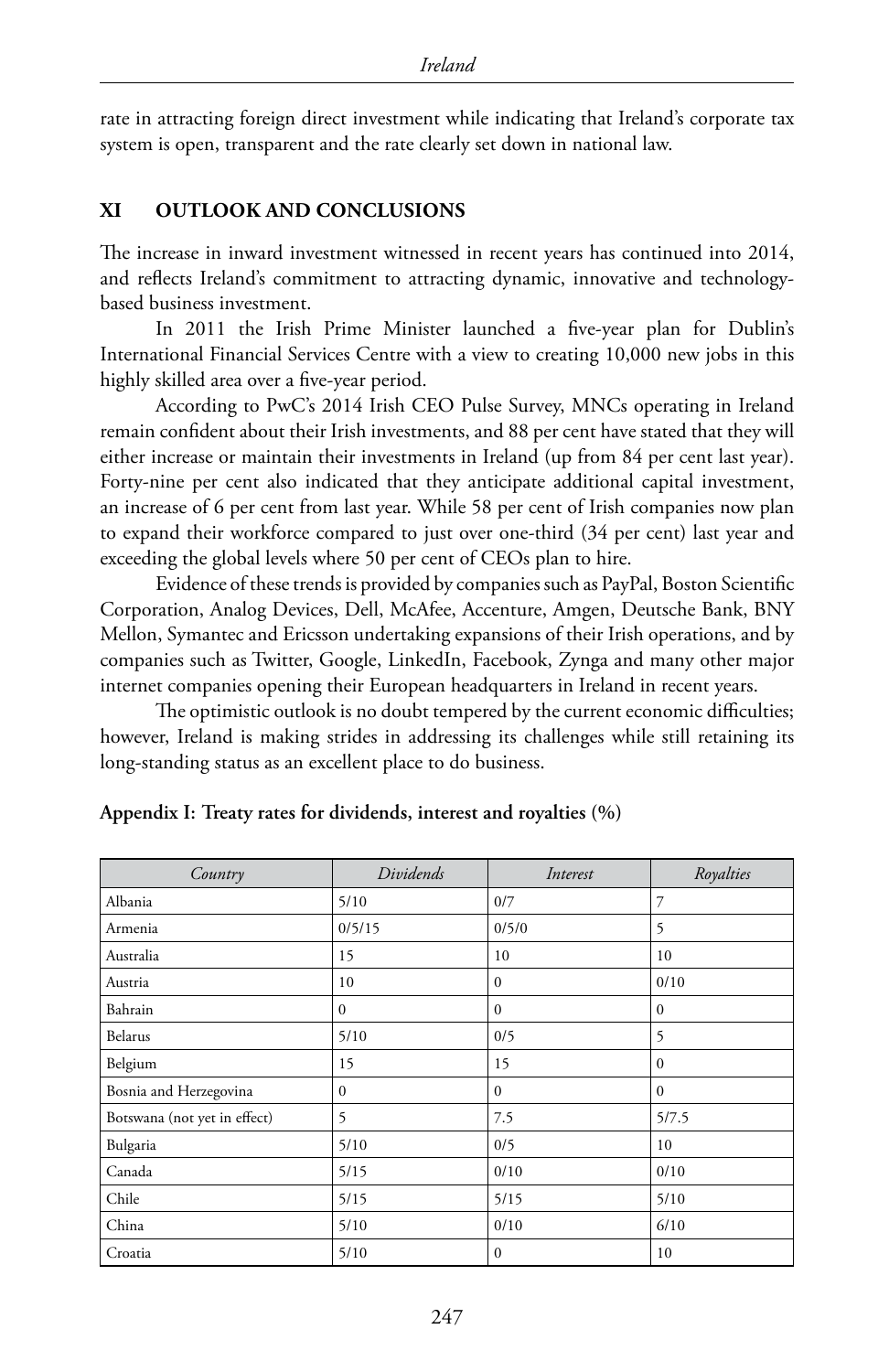| Country        | Dividends                | Interest         | Royalties        |
|----------------|--------------------------|------------------|------------------|
| Cyprus         | $\boldsymbol{0}$         | $\boldsymbol{0}$ | 0/5              |
| Czech Republic | 5/15                     | $\boldsymbol{0}$ | 10               |
| Denmark        | 0/15                     | $\mathbf{0}$     | $\boldsymbol{0}$ |
| Egypt          | 5/10                     | 0/10             | 10               |
| Estonia        | 5/15                     | 0/10             | 5/10             |
| Finland        | 0/15                     | $\boldsymbol{0}$ | $\boldsymbol{0}$ |
| France         | 10/15                    | $\boldsymbol{0}$ | $\boldsymbol{0}$ |
| Georgia        | 0/5/10                   | $\mathbf{0}$     | $\mathbf 0$      |
| Germany        | 15                       | $\boldsymbol{0}$ | $\boldsymbol{0}$ |
| Greece         | 5/15                     | 5                | 5                |
| Hong Kong      | $\mathbf 0$              | 10               | $\mathfrak{Z}$   |
| Hungary        | 5/15                     | $\boldsymbol{0}$ | $\mathbf 0$      |
| Iceland        | 5/15                     | $\boldsymbol{0}$ | $0/10$           |
| India          | 10                       | 0/10             | 10               |
| Israel         | 10                       | 5/10             | 10               |
| Italy          | 15                       | 10               | $\boldsymbol{0}$ |
| Japan          | 10/15                    | $10\,$           | 10               |
| Korea          | 10/15                    | $\boldsymbol{0}$ | $\boldsymbol{0}$ |
| Kuwait         | $\boldsymbol{0}$         | $\boldsymbol{0}$ | 5                |
| Latvia         | 5/15                     | 0/10             | 5/10             |
| Lithuania      | 5/15                     | 0/10             | 5/10             |
| Luxembourg     | 5/15                     | $\boldsymbol{0}$ | $\boldsymbol{0}$ |
| Macedonia      | 0/5/10                   | $\mathbf{0}$     | $\boldsymbol{0}$ |
| Malaysia       | 10                       | 0/10             | 8                |
| Malta          | 5/15                     | $\boldsymbol{0}$ | 5                |
| Mexico         | 5/10                     | 0/5/10           | 10               |
| Moldova        | 5/10                     | 0/5              | 5                |
| Montenegro     | 0/5/10                   | 0/10             | 5/10             |
| Morocco        | 6/10                     | 0/10             | 10               |
| Netherlands    | 0/15                     | $\boldsymbol{0}$ | $\boldsymbol{0}$ |
| New Zealand    | 15                       | 10               | 10               |
| Norway         | 0/5/15                   | 0                | $\boldsymbol{0}$ |
| Pakistan       | $10/\mathrm{no}\;$ limit | No limit         | $\boldsymbol{0}$ |
| Panama         | 5                        | 0/5              | 5                |
| Poland         | $0/15$                   | $0/10$           | 10               |
| Portugal       | 15                       | $0/15$           | $10\,$           |
| Qatar          | $\boldsymbol{0}$         | $\boldsymbol{0}$ | 5                |
| Romania        | $\mathfrak{Z}$           | 0/3              | 0/3              |
| Russia         | $10\,$                   | $\boldsymbol{0}$ | $\boldsymbol{0}$ |
| Saudi Arabia   | 0/5                      | $\mathbf{0}$     | 5/8              |
| Serbia         | $5/10$                   | $0/10\,$         | 5/10             |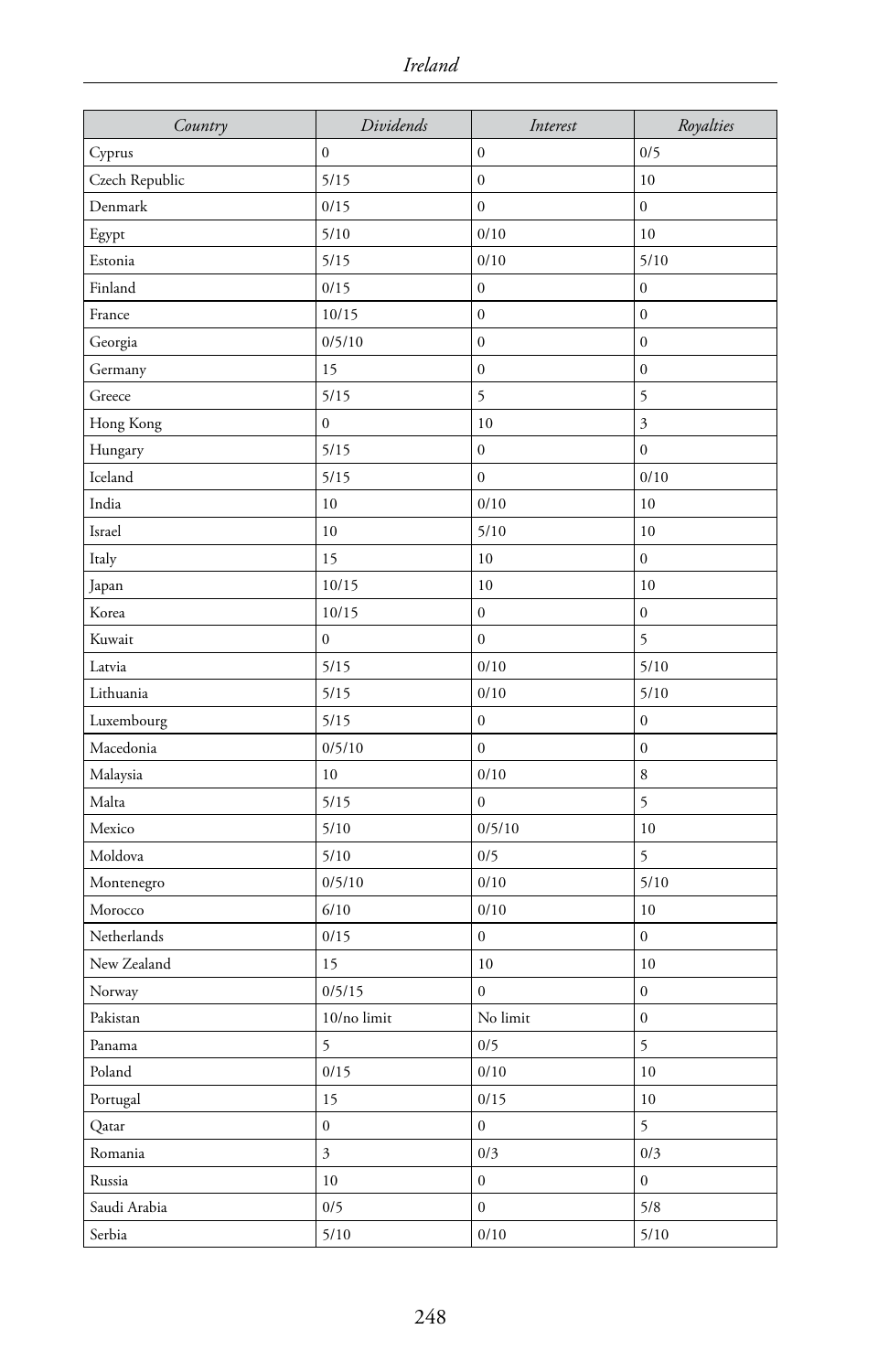| Country                                                    | Dividends    | Interest | Royalties      |
|------------------------------------------------------------|--------------|----------|----------------|
| Singapore                                                  | $\Omega$     | 0/5      | 5              |
| Slovak Republic                                            | 0/10         | $\Omega$ | 0/10           |
| Slovenia                                                   | 5/15         | 0/5      | 5              |
| South Africa                                               | $\Omega$     | $\Omega$ | $\Omega$       |
| Spain                                                      | 0/15         | $\Omega$ | 5/8/10         |
| Sweden                                                     | 5/15         | $\Omega$ | $\mathbf{0}$   |
| Switzerland                                                | 10/15        | $\Omega$ | $\mathbf{0}$   |
| Thailand (signed on 4 November<br>2013, not yet in effect) | 10           | 10/15    | 5/10/15        |
| Turkey                                                     | 5/10/15      | 10/15    | 10             |
| Ukraine (signed on 19 April 2013,<br>not yet in effect)    | 5/15         | 5/10     | 5/10           |
| United Kingdom                                             | 5/15         | $\Omega$ | $\mathbf{0}$   |
| United Arab Emirates                                       | $\Omega$     | $\Omega$ | $\Omega$       |
| <b>United States</b>                                       | 5/15         | $\Omega$ | $\Omega$       |
| Uzbekistan                                                 | 5/10         | 5        | $\overline{5}$ |
| Vietnam                                                    | 5/10         | 0/10     | 5/10/15        |
| Zambia                                                     | $\mathbf{0}$ | $\Omega$ | $\mathbf{0}$   |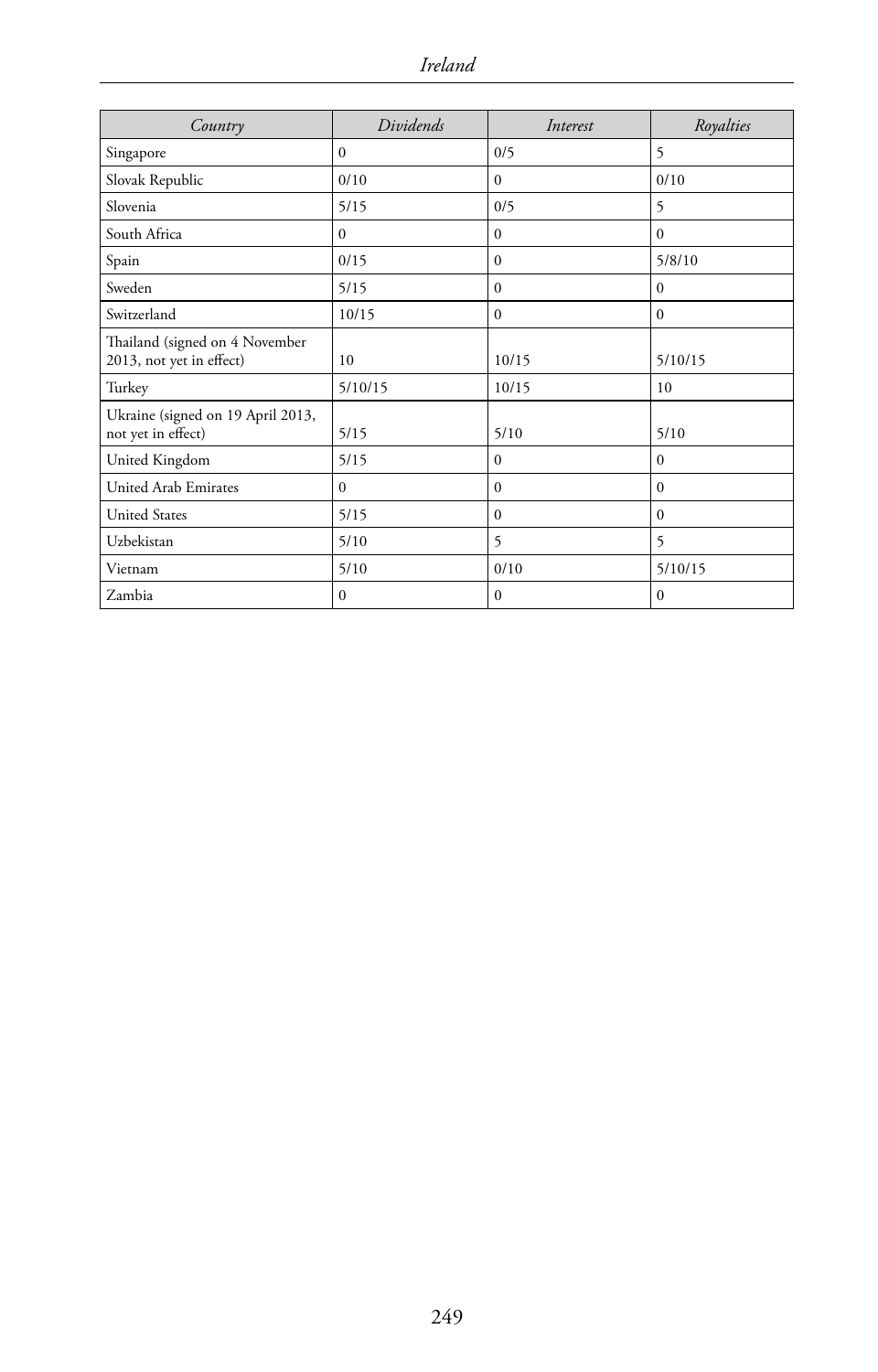#### **Appendix 1**

# ABOUT THE AUTHORS

#### **PETER MAHER**

#### *A&L Goodbody*

Peter Maher is a partner with A&L Goodbody, and is head of the firm's tax department. He represents clients in every aspect of tax work, with a particular emphasis on inbound investment, cross-border financings and structuring, capital market transactions, and US multinational tax planning and business restructurings.

Mr Maher is ranked as one of the 10 'most highly regarded' individuals globally in corporate tax by *Who's Who Legal: Corporate Tax*. In 2013 he was named 'Global Corporate Tax Lawyer of the Year' in the Who's Who Legal Awards. He is also regularly listed as a leading adviser in Euromoney's *Guide to the World's Leading Tax Lawyers*, *The Legal 500*, *Chambers Global* and *PLC Which Lawyer?*. 'Peter Maher is a top-notch tax practitioner' (*Legal 500 2014*). 'Peter is praised for his high level of expertise. He brings issues to our attention and keeps us abreast of any changes' (*Chambers Global 2014*). 'Peter is admired for his long-standing experience in the field […] he has the ability to command attention and can move all the parties to the resolution of an issue' (*Chambers Europe 2013*); Mr Maher 'is a much-vaunted figure in the sector, and his reputation shows no sign of diminishing' (*Chambers Global 2012*). He is a 'first-class and highly commercial lawyer. He never tries to score points – he just knows what needs to be done and he does it' (*Chambers Global 2010*).

He is a former co-chair of the Taxes Committee of the International Bar Association and of the Irish Chapter of the International Fiscal Association. He lectures regularly, including at various IBA, IFA and ABA tax conferences, and has written extensively, including contributing chapters for *The Inward Investment and International Taxation Review* by Law Business Research, *The International Comparative Legal Guide to Corporate Tax* by Global Legal Group, *International Tax Law (Winning Legal Strategies)* by Aspatore Books, *Tax Treatment of Islamic Finance Products, a Comparative Survey* by IBFD, writing articles for *Tax Management Financial Products Report*, *World Securities Law Report and Finance*, and the Treasury weekly report. He is also one of the contributing editors of